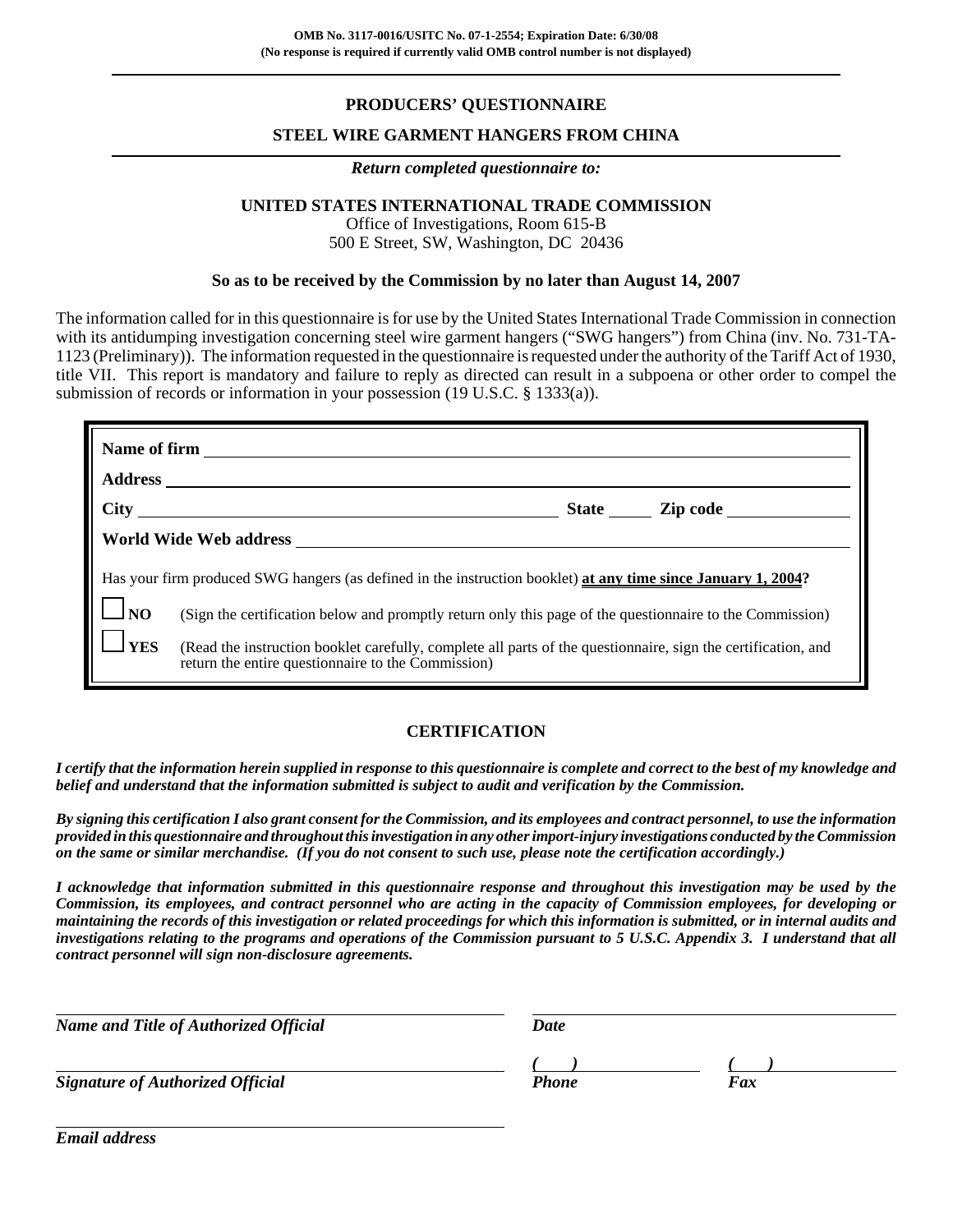### **PART I.--GENERAL QUESTIONS**

The questions in this questionnaire have been reviewed with market participants to ensure that issues of concern are adequately addressed and that data requests are sufficient, meaningful, and as limited as possible. Public reporting burden for this questionnaire is estimated to average 50 hours per response, including the time for reviewing instructions, searching existing data sources, gathering the data needed, and completing and reviewing the questionnaire. Send comments regarding the accuracy of this burden estimate or any other aspect of this collection of information, including suggestions for reducing the burden, to the Office of Investigations, U.S. International Trade Commission, 500 E Street, SW, Washington, DC 20436.

I-1a. Please report below the actual number of hours required and the cost to your firm of preparing the reply to this questionnaire and completing the form.

hours dollars

- I-1b. We are interested in any comments you may have for improving this questionnaire in general or the clarity of specific questions. Please attach such comments to your response or send them to the above address.
- I-2. Provide the name and address of establishment(s) covered by this questionnaire (see page 3 of the instruction booklet for reporting guidelines). If your firm is publicly traded, please specify the stock exchange and trading symbol.
- I-3. Do you support or oppose the petition? Please explain.

|  | $\Box$ Support |  | $\Box$ Oppose |  | $\Box$ Take no position |
|--|----------------|--|---------------|--|-------------------------|
|--|----------------|--|---------------|--|-------------------------|

As indicated at the top of the page, your response to this question will be treated as business proprietary. However, if the Commission's final determination in the investigation is affirmative and an antidumping duty order is issued, the Commission, pursuant to section 754 of the Tariff Act of 1930 (the Continued Dumping and Subsidy Offset Act of 2000, or "Byrd Amendment"), will provide a list of firms supporting the petition to the Bureau of Customs and Border Protection for possible distribution of any antidumping duties that may be collected. If you wish to waive business proprietary treatment of your response to this question in order to make your position with respect to the petition public and allow inclusion of your firm on that list, indicate "yes" below.

 $\Box$  Yes  $\Box$  No, I do not wish my position on the petition to be made public. I acknowledge that a "No" answer may affect my ability to receive a distribution under this Act.

I-4. Is your firm owned, in whole or in part, by any other firm?

 $\log N$  Yes--List the following information.

Extent of Firm name Address ownership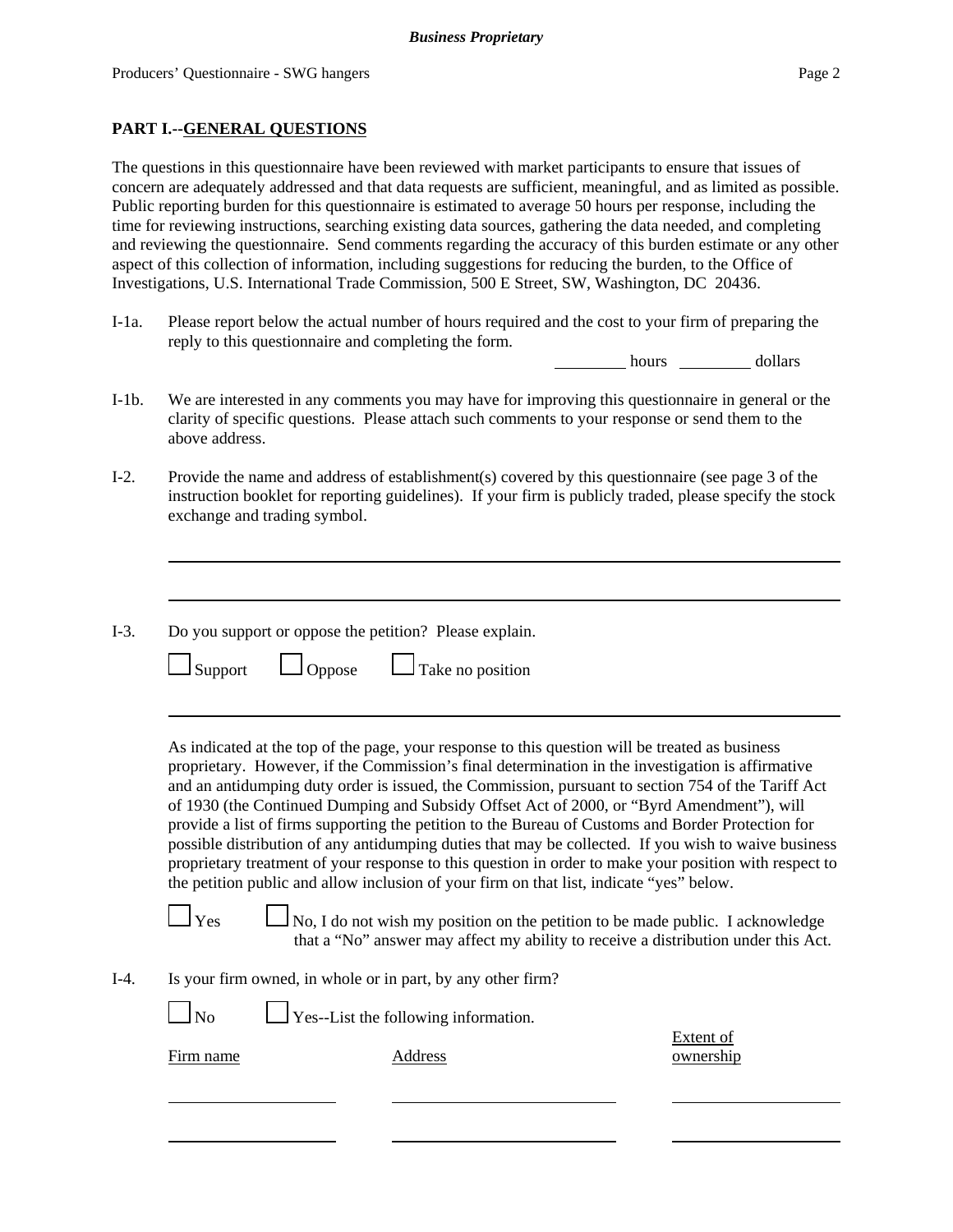### **PART I.--GENERAL QUESTIONS--***Continued*

I-5. Does your firm have any related firms, either domestic or foreign, which are engaged in importing SWG hangers from China into the United States or which are engaged in exporting SWG hangers from China to the United States?

| Does your firm have any related firms, either domestic or foreign, which are engaged in the<br>production of SWG hangers?<br>$\Box$ No |                                             |             |
|----------------------------------------------------------------------------------------------------------------------------------------|---------------------------------------------|-------------|
|                                                                                                                                        |                                             |             |
|                                                                                                                                        |                                             |             |
|                                                                                                                                        | $\Box$ Yes--List the following information. |             |
| Firm name                                                                                                                              | Address                                     | Affiliation |

### **PART II.--TRADE AND RELATED INFORMATION**

Further information on this part of the questionnaire can be obtained from Fred Ruggles (202-205-3187 or E-mail fred.ruggles@usitc.gov). **Supply all data requested on a calendar-year basis.**

II-1. Who should be contacted regarding the requested trade and related information?

Company contact:

Name and title

Phone No. **E-mail address** 

II-2. Has your firm experienced any plant openings, relocations, expansions, acquisitions, consolidations, closures, or prolonged shutdowns because of strikes or equipment failure; curtailment of production because of shortages of materials; or any other change in the character of your operations or organization relating to the production of SWG hangers since January 1, 2004?

| N <sub>o</sub> | $\Box$ Yes--Supply details as to the time, nature, and significance of such changes |  |  |  |  |  |
|----------------|-------------------------------------------------------------------------------------|--|--|--|--|--|
|                |                                                                                     |  |  |  |  |  |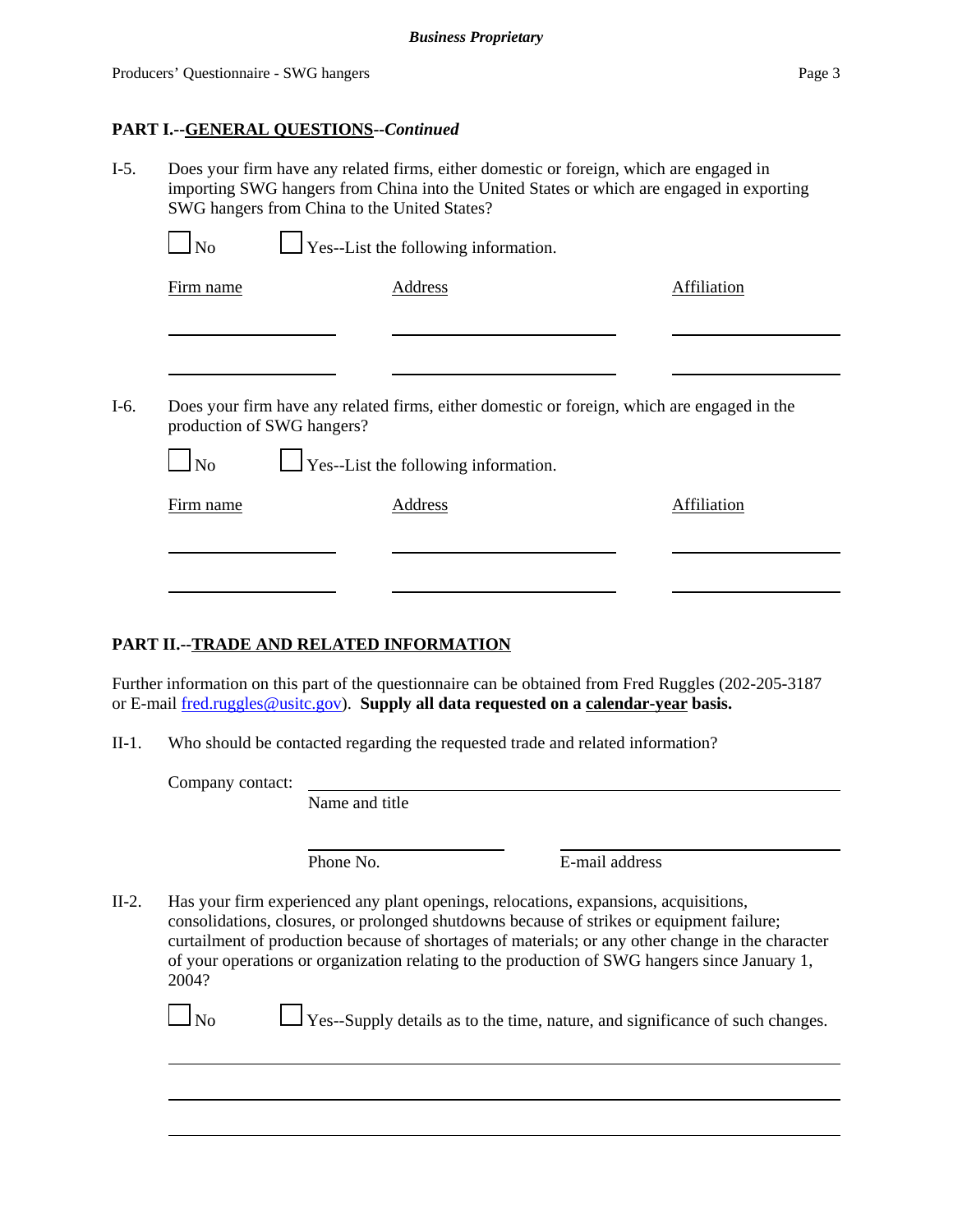| Does your firm produce other products on the same equipment and machinery used in the<br>$II-3.$<br>production of SWG hangers? |                                                                                   |                                             |                      |                                                                                                                                                                                   |                                |         |  |  |
|--------------------------------------------------------------------------------------------------------------------------------|-----------------------------------------------------------------------------------|---------------------------------------------|----------------------|-----------------------------------------------------------------------------------------------------------------------------------------------------------------------------------|--------------------------------|---------|--|--|
|                                                                                                                                | $\frac{1}{2}$ Yes--List the following information.<br>N <sub>o</sub>              |                                             |                      |                                                                                                                                                                                   |                                |         |  |  |
|                                                                                                                                | Basis for allocation of capacity data (e.g., sales): ____________________________ |                                             |                      |                                                                                                                                                                                   |                                |         |  |  |
|                                                                                                                                |                                                                                   |                                             |                      | Products produced on same equipment and share of total production in 2006 (in percent):                                                                                           |                                |         |  |  |
|                                                                                                                                | Product                                                                           |                                             | Percent              | Product                                                                                                                                                                           |                                | Percent |  |  |
|                                                                                                                                | <b>SWG</b> hangers                                                                |                                             |                      | <u> 1989 - Johann Barbara, martxa alemaniar a</u>                                                                                                                                 |                                |         |  |  |
| $II-4.$                                                                                                                        |                                                                                   |                                             |                      | Please describe the constraint(s) that set the limit(s) on your production capabilities.                                                                                          |                                |         |  |  |
| $II-5.$                                                                                                                        | to produce SWG hangers?<br>$\Box$ No                                              | $\Box$ Yes--List the following information. |                      | Does your firm produce other products using the same production and related workers employed                                                                                      |                                |         |  |  |
|                                                                                                                                |                                                                                   |                                             |                      | Basis for allocation of employment data (e.g., sales): __________________________                                                                                                 |                                |         |  |  |
|                                                                                                                                |                                                                                   |                                             |                      | Products produced using the same workers and share of total production in 2006 (in percent):                                                                                      |                                |         |  |  |
|                                                                                                                                | Product                                                                           |                                             | Percent              | Product                                                                                                                                                                           |                                | Percent |  |  |
|                                                                                                                                | <b>SWG</b> hangers                                                                |                                             |                      |                                                                                                                                                                                   |                                |         |  |  |
| $II-6.$                                                                                                                        | $\Box$ No                                                                         |                                             |                      | Since January 1, 2004, has your firm been involved in a toll agreement (see definition in the<br>instruction booklet) regarding the production of SWG hangers?<br>Yes--Name firm: | ______________________________ |         |  |  |
| $II-7.$                                                                                                                        |                                                                                   |                                             |                      | Does your firm produce SWG hangers in a foreign trade zone (FTZ)?                                                                                                                 |                                |         |  |  |
|                                                                                                                                | $\Box$ No                                                                         |                                             |                      | $\text{Yes-Identity FTZ(s):}$                                                                                                                                                     |                                |         |  |  |
| $II-8.$                                                                                                                        |                                                                                   |                                             |                      | Since January 1, 2004, has your firm imported SWG hangers?                                                                                                                        |                                |         |  |  |
|                                                                                                                                | $\log$                                                                            |                                             | <b>QUESTIONNAIRE</b> | Yes--COMPLETE AND RETURN THE ENCLOSED IMPORTERS'                                                                                                                                  |                                |         |  |  |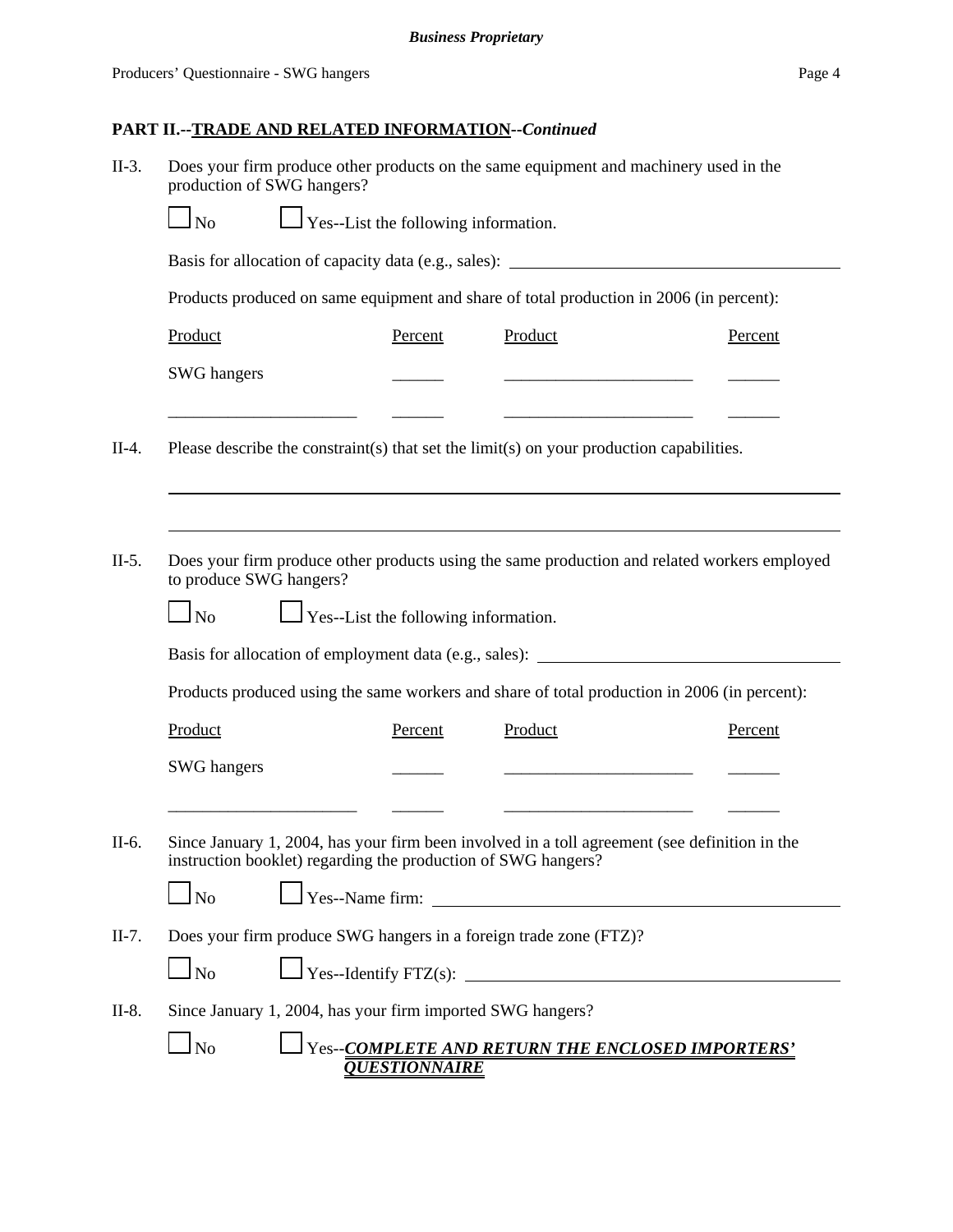II-9. Report your firm's production capacity, production, shipments, inventories, and employment related to the production of SWG hangers in your U.S. establishment(s) during the specified periods. (See definitions in the instruction booklet.)

| (Quantity in 1,000 hangers, value in \$1,000)                                                                                                                                                                                                                                                                           |      |                       |      |              |      |  |
|-------------------------------------------------------------------------------------------------------------------------------------------------------------------------------------------------------------------------------------------------------------------------------------------------------------------------|------|-----------------------|------|--------------|------|--|
| <b>Item</b>                                                                                                                                                                                                                                                                                                             |      | <b>Calendar years</b> |      | January-June |      |  |
|                                                                                                                                                                                                                                                                                                                         | 2004 | 2005                  | 2006 | 2006         | 2007 |  |
| <b>AVERAGE PRODUCTION CAPACITY<sup>1</sup></b> (quantity)                                                                                                                                                                                                                                                               |      |                       |      |              |      |  |
| <b>BEGINNING-OF-PERIOD INVENTORIES (quantity)</b>                                                                                                                                                                                                                                                                       |      |                       |      |              |      |  |
| <b>PRODUCTION</b> (quantity)                                                                                                                                                                                                                                                                                            |      |                       |      |              |      |  |
| <b>U.S. SHIPMENTS:</b>                                                                                                                                                                                                                                                                                                  |      |                       |      |              |      |  |
| <b>Commercial shipments:</b>                                                                                                                                                                                                                                                                                            |      |                       |      |              |      |  |
| Quantity of commercial shipments                                                                                                                                                                                                                                                                                        |      |                       |      |              |      |  |
| Value of commercial shipments                                                                                                                                                                                                                                                                                           |      |                       |      |              |      |  |
| Internal consumption:                                                                                                                                                                                                                                                                                                   |      |                       |      |              |      |  |
| Quantity of internal consumption                                                                                                                                                                                                                                                                                        |      |                       |      |              |      |  |
| Value <sup>2</sup> of internal consumption                                                                                                                                                                                                                                                                              |      |                       |      |              |      |  |
| Transfers to related firms:                                                                                                                                                                                                                                                                                             |      |                       |      |              |      |  |
| Quantity of transfers to related firms                                                                                                                                                                                                                                                                                  |      |                       |      |              |      |  |
| Value <sup>2</sup> of transfers to related firms                                                                                                                                                                                                                                                                        |      |                       |      |              |      |  |
| <b>EXPORT SHIPMENTS:3</b>                                                                                                                                                                                                                                                                                               |      |                       |      |              |      |  |
| Quantity of export shipments                                                                                                                                                                                                                                                                                            |      |                       |      |              |      |  |
| Value of export shipments                                                                                                                                                                                                                                                                                               |      |                       |      |              |      |  |
| END-OF-PERIOD INVENTORIES <sup>4</sup> (quantity)                                                                                                                                                                                                                                                                       |      |                       |      |              |      |  |
| <b>U.S. SHIPMENTS TO DISTRIBUTORS (quantity)</b>                                                                                                                                                                                                                                                                        |      |                       |      |              |      |  |
| <b>U.S. SHIPMENTS TO END USERS (quantity)</b>                                                                                                                                                                                                                                                                           |      |                       |      |              |      |  |
| <b>AVERAGE NUMBER OF PRWS</b>                                                                                                                                                                                                                                                                                           |      |                       |      |              |      |  |
| <b>HOURS WORKED BY PRWs (1,000 hours)</b>                                                                                                                                                                                                                                                                               |      |                       |      |              |      |  |
| <b>WAGES PAID TO PRWs (value)</b>                                                                                                                                                                                                                                                                                       |      |                       |      |              |      |  |
| <sup>1</sup> The production capacity (see definitions in instruction booklet) reported is based on operating<br>hours per week,<br>weeks per year. Please describe the methodology used to calculate production capacity, and explain any changes<br>in reported capacity (use additional pages as necessary).          |      |                       |      |              |      |  |
|                                                                                                                                                                                                                                                                                                                         |      |                       |      |              |      |  |
| <sup>2</sup> Internal consumption and transfers to related firms must be valued at fair market value. In the event that you use a<br>different basis for valuing these transactions, please specify that basis (e.g., cost, cost plus, etc.) and provide value data<br>using that basis for 2004, 2005, and 2006 below: |      |                       |      |              |      |  |
| <sup>3</sup> Identify your principal export markets:                                                                                                                                                                                                                                                                    |      |                       |      |              |      |  |
| <sup>4</sup> Reconciliation of data .-- Please note that the quantities reported above should reconcile as follows:<br>beginning-of-period inventories, plus production, less total shipments, equals end-of-period inventories. Do the data<br>reported reconcile?<br>No--Please explain:<br>Yes                       |      |                       |      |              |      |  |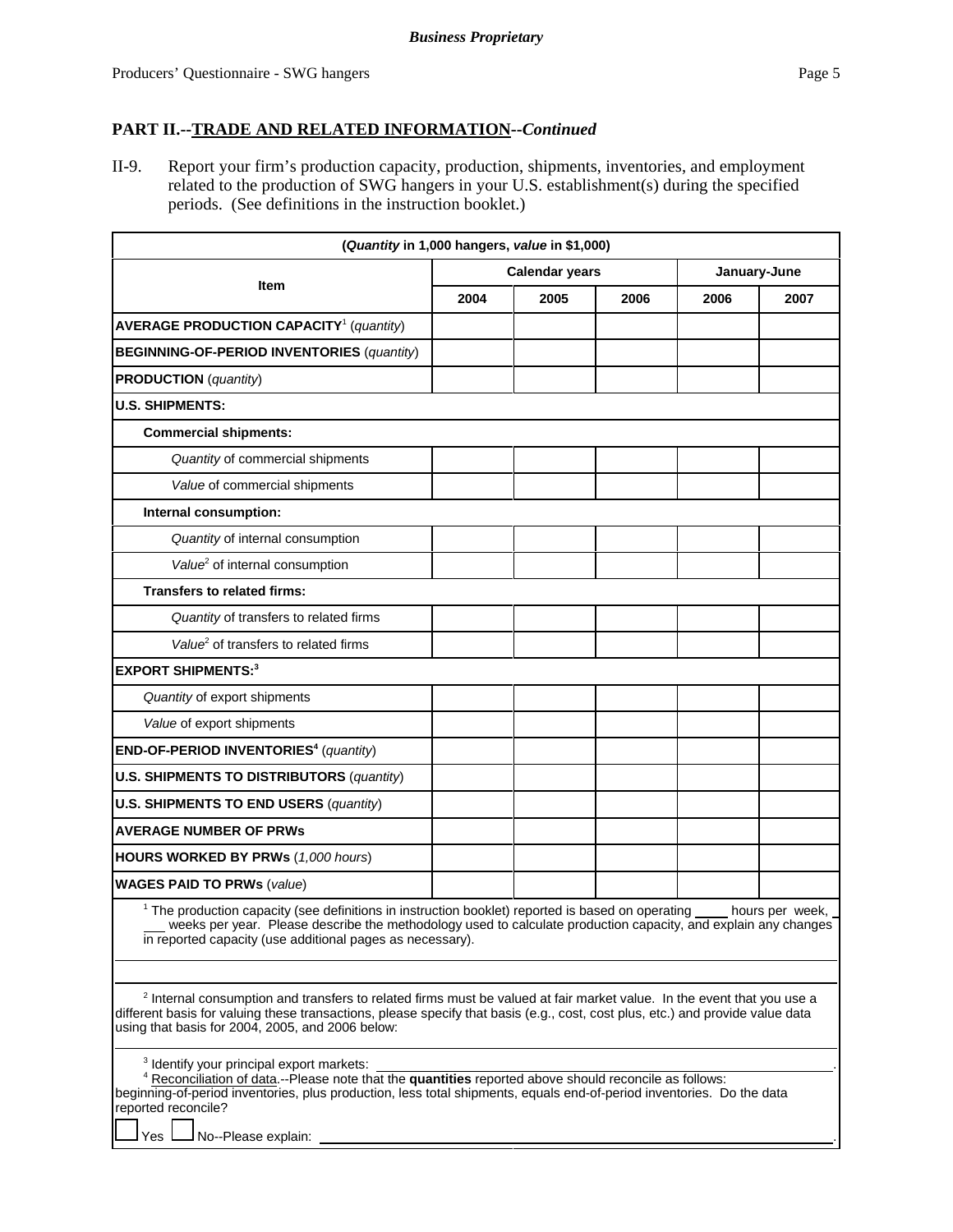| $II-10.$   | If you reported transfers to related firms in question II-9, please indicate the nature of the<br>relationship between your firm and the related firms (e.g., joint venture, wholly owned<br>subsidiary), whether the transfers were priced at market value or by a non-market formula,<br>whether your firm retained marketing rights to all transfers, and whether the related firms also<br>processed inputs from sources other than your firm. |      |                                               |                                                                          |      |                      |  |  |
|------------|----------------------------------------------------------------------------------------------------------------------------------------------------------------------------------------------------------------------------------------------------------------------------------------------------------------------------------------------------------------------------------------------------------------------------------------------------|------|-----------------------------------------------|--------------------------------------------------------------------------|------|----------------------|--|--|
| $II-11.$   | Other than direct imports, has your firm otherwise purchased SWG hangers since January 1,<br>2004? (See definitions in the instruction booklet.)<br>$\Box$ No                                                                                                                                                                                                                                                                                      |      |                                               | Yes--Report such purchases below for the specified periods. <sup>1</sup> |      |                      |  |  |
|            |                                                                                                                                                                                                                                                                                                                                                                                                                                                    |      | (Quantity in 1,000 hangers, value in \$1,000) |                                                                          |      |                      |  |  |
|            | Item                                                                                                                                                                                                                                                                                                                                                                                                                                               | 2004 | <b>Calendar years</b><br>2005                 | 2006                                                                     | 2006 | January-June<br>2007 |  |  |
|            | PURCHASES FROM U.S. IMPORTERS <sup>2</sup> OF PRODUCT FROM--                                                                                                                                                                                                                                                                                                                                                                                       |      |                                               |                                                                          |      |                      |  |  |
|            | <b>CHINA:</b>                                                                                                                                                                                                                                                                                                                                                                                                                                      |      |                                               |                                                                          |      |                      |  |  |
|            | Quantity                                                                                                                                                                                                                                                                                                                                                                                                                                           |      |                                               |                                                                          |      |                      |  |  |
| Value      |                                                                                                                                                                                                                                                                                                                                                                                                                                                    |      |                                               |                                                                          |      |                      |  |  |
|            | ALL OTHER COUNTRIES:                                                                                                                                                                                                                                                                                                                                                                                                                               |      |                                               |                                                                          |      |                      |  |  |
|            | Quantity                                                                                                                                                                                                                                                                                                                                                                                                                                           |      |                                               |                                                                          |      |                      |  |  |
|            | Value                                                                                                                                                                                                                                                                                                                                                                                                                                              |      |                                               |                                                                          |      |                      |  |  |
|            | PURCHASES FROM DOMESTIC PRODUCERS: <sup>2</sup>                                                                                                                                                                                                                                                                                                                                                                                                    |      |                                               |                                                                          |      |                      |  |  |
|            | Quantity                                                                                                                                                                                                                                                                                                                                                                                                                                           |      |                                               |                                                                          |      |                      |  |  |
|            | Value                                                                                                                                                                                                                                                                                                                                                                                                                                              |      |                                               |                                                                          |      |                      |  |  |
|            | PURCHASES FROM OTHER SOURCES: <sup>2</sup>                                                                                                                                                                                                                                                                                                                                                                                                         |      |                                               |                                                                          |      |                      |  |  |
|            | Quantity                                                                                                                                                                                                                                                                                                                                                                                                                                           |      |                                               |                                                                          |      |                      |  |  |
|            | Value                                                                                                                                                                                                                                                                                                                                                                                                                                              |      |                                               |                                                                          |      |                      |  |  |
| elaborate. | <sup>1</sup> Please indicate your reasons for purchasing this product. If your reasons differ by source, please                                                                                                                                                                                                                                                                                                                                    |      |                                               |                                                                          |      |                      |  |  |
|            | <sup>2</sup> Please list the name of the firm(s) from which you purchased this product. If your suppliers differ by<br>source, please identify the source for each listed supplier.                                                                                                                                                                                                                                                                |      |                                               |                                                                          |      |                      |  |  |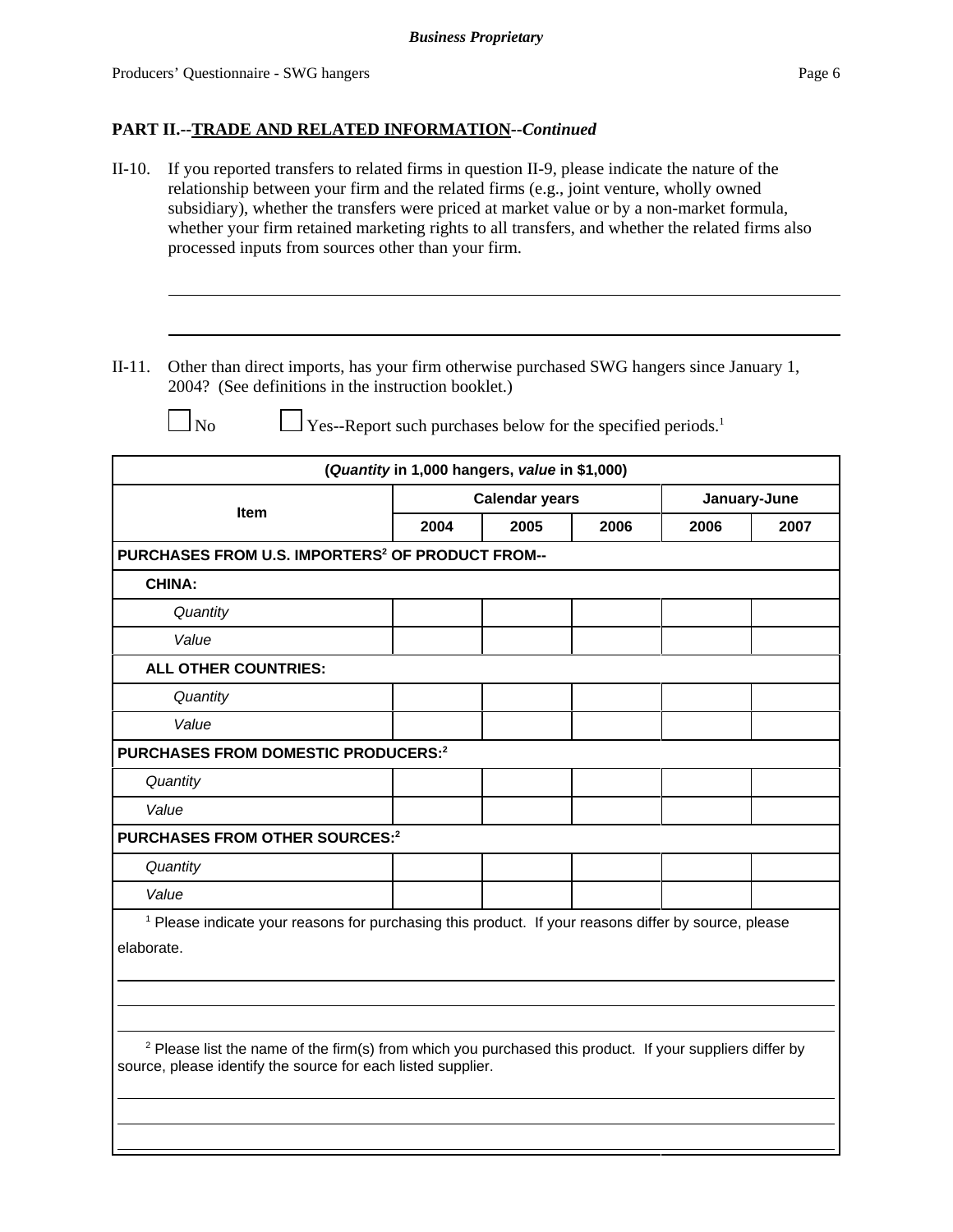II-12. Report your firm's U.S. shipments of the below-listed types of garment hangers that were produced by your firm's U.S. establishment(s) in 2006.

| Type of hanger                                | Quantity in 1,000 hangers | Value in \$1,000 |
|-----------------------------------------------|---------------------------|------------------|
| Steel wire garment hangers:<br>Shirt hangers  |                           |                  |
| Suit hangers                                  |                           |                  |
| Strut hangers                                 |                           |                  |
| Caped hangers                                 |                           |                  |
| Drapery hangers                               |                           |                  |
| Latex uniform rental hangers                  |                           |                  |
| Other uniform rental hangers                  |                           |                  |
| Other steel wire garment hangers <sup>1</sup> |                           |                  |
| Subtotal <sup>2</sup>                         |                           |                  |
| <b>Wooden garment hangers</b>                 |                           |                  |
| <b>Plastic garment hangers</b>                |                           |                  |
| <b>Aluminum garment hangers</b>               |                           |                  |
| Other garment hangers <sup>3</sup>            |                           |                  |
| <b>TOTAL</b>                                  |                           |                  |
| $1$ Describe:                                 |                           |                  |

 $2$  The quantity and value reported here should equal total U.S. shipments (i.e., commercial shipments **plus** internal consumption **plus** transfers to related firms) as reported on the page 5 (i.e., question II-9).

<sup>3</sup> Describe: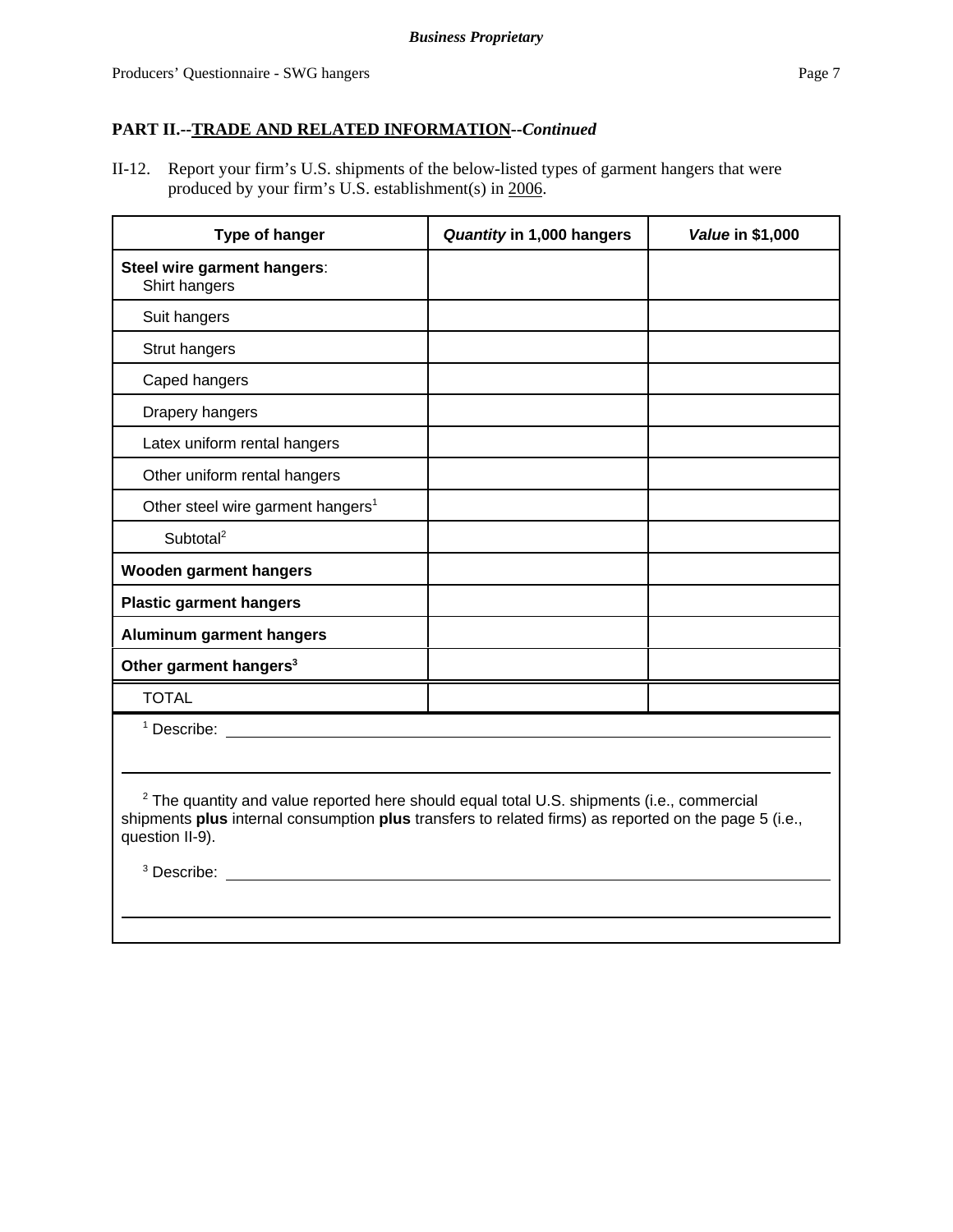### **PART III.--FINANCIAL INFORMATION**

Address questions on this part of the questionnaire to Charles Yost (202-205-3432 or charles.yost@usitc.gov).

III-1. Identify the individual who prepared or has knowledge of the requested financial information.

Company contact:

| Name and title |                     |
|----------------|---------------------|
| Phone No.      | Fax No.             |
| E-mail address | Company web address |

III-2. Briefly describe your financial accounting system.

- A. When does your fiscal year end (month and day)? If your fiscal year changed during the period examined, explain below:
- B.1. Describe the lowest level of operations (e.g., plant, division, company-wide) for which financial statements are prepared that include subject merchandise:
	- 2. Does your firm prepare profit/loss statements for the subject merchandise: Yes No
	- 3. How often did your firm (or parent company) prepare financial statements (including annual reports, 10Ks)? Please check relevant items below. Audited \_\_\_\_ unaudited \_\_\_\_ annual reports \_\_\_\_ 10Ks \_\_\_\_ 10Qs \_\_\_\_ Monthly quarterly semi-annually annually
	- 4. Accounting basis:  $GAAP$  cash  $\_\_\_$  tax  $\_\_\_$  other comprehensive (specify)  $\_\_\_\_$

*Note: The Commission may request that your company submit copies of its financial statements, including internal profit-and-loss statements for the division or product group that includes SWG hangers, as well as those statements and worksheets used to compile data for your firm's questionnaire response.*

- III-3. Briefly describe your cost accounting system (e.g., standard cost, job order cost, etc.).
- III-4. Briefly describe your allocation basis, if any, for COGS, SG&A, and interest expense and other income and expenses.

III-5. Other products.--Please list any other products you produced in the facilities in which you produced SWG hangers, and provide the share of net sales accounted for by these other products in your most recent fiscal year:

Product(s) Share of sales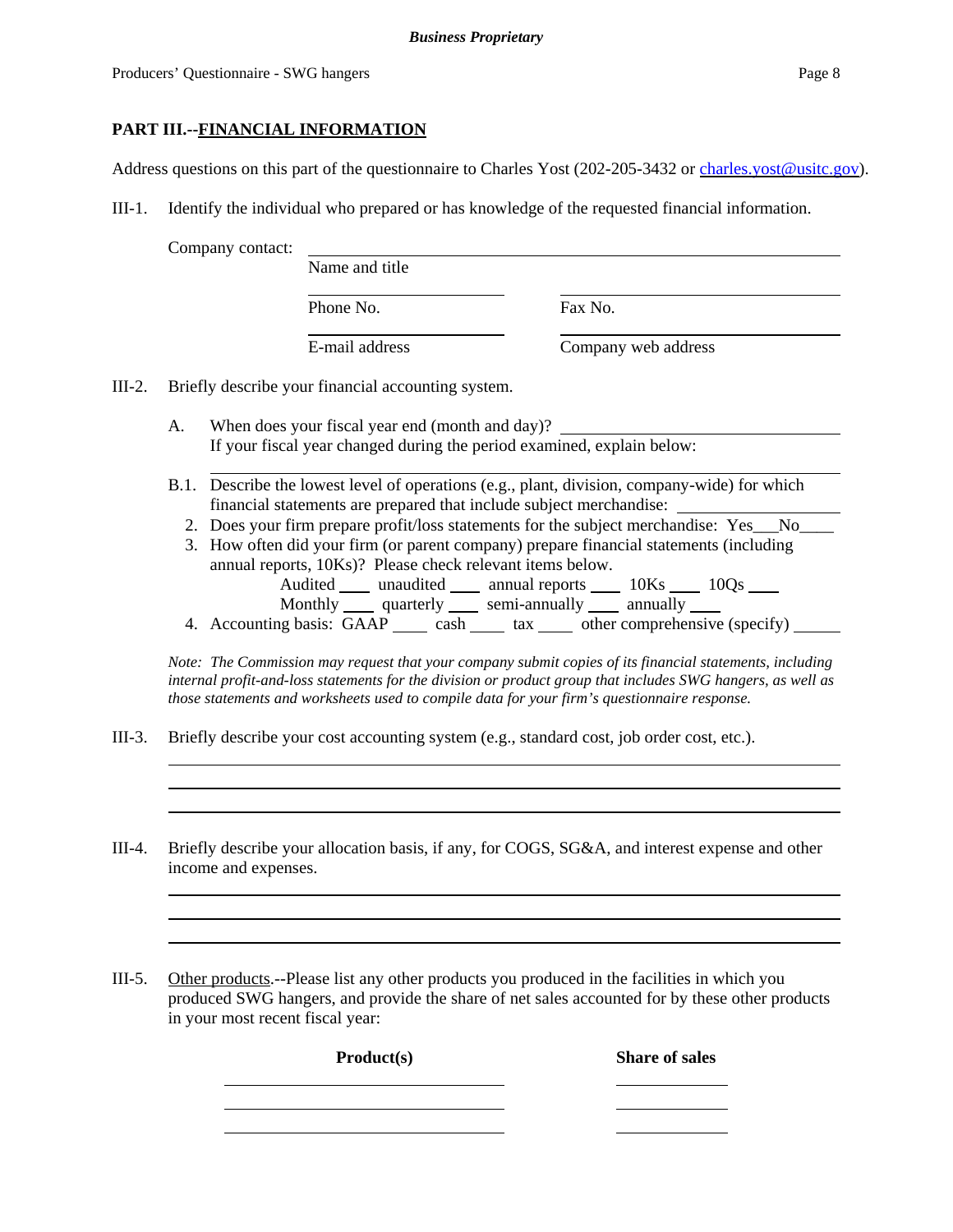III-6. Does your company receive inputs (raw materials, labor, energy, or any other services) used in the production of SWG hangers from any related company?



Yes–Continue to question III-7 below.  $\Box$  No–Continue to question III-10 below.

III-7. In the space provided below, identify the inputs related to the production of SWG hangers that your firm receives from related parties whose financial statements are consolidated with the financial statements of your firm.

| Input | <b>Related party</b> |
|-------|----------------------|
|       |                      |
|       |                      |
|       |                      |
|       |                      |

III-8. With respect to the related companies identified in response to question III-7 above, are their financial statements consolidated with your firm's financial statements? (In other words, are profits or losses arising from intercompany transactions eliminated?)



Yes–Continue to question III-9 below.  $\Box$  No–Continue to question III-10 below.

III-9. All intercompany profit on inputs purchased from related parties that is eliminated pursuant to formal financial statement consolidation should also be eliminated from the costs reported to the Commission in question III-11 (Operations on SWG hangers); i.e., costs reported in question III-11, to the extent that they reflect inputs purchased from related parties, should only reflect the related party's cost and not include an associated profit component. Reasonable methods for determining and eliminating the associated profit on inputs purchased from related parties are acceptable.

Has your firm complied with the Commission's instructions regarding costs associated with inputs purchased from related parties?

 $\Box$  Yes  $\Box$  No–please contact Charles Yost at 202-205-3432.

III-10. For each annual and interim period for which financial results are reported in question III-11, please attach a separate schedule that identifies the period-specific amount of non-recurring charges, the expense/cost line items where the associated charges are included, and a brief description of the charge(s). Non-recurring charges would include, but are not limited to, items such as asset write-offs and accelerated depreciation due to restructuring of the company's SWG hangers operations.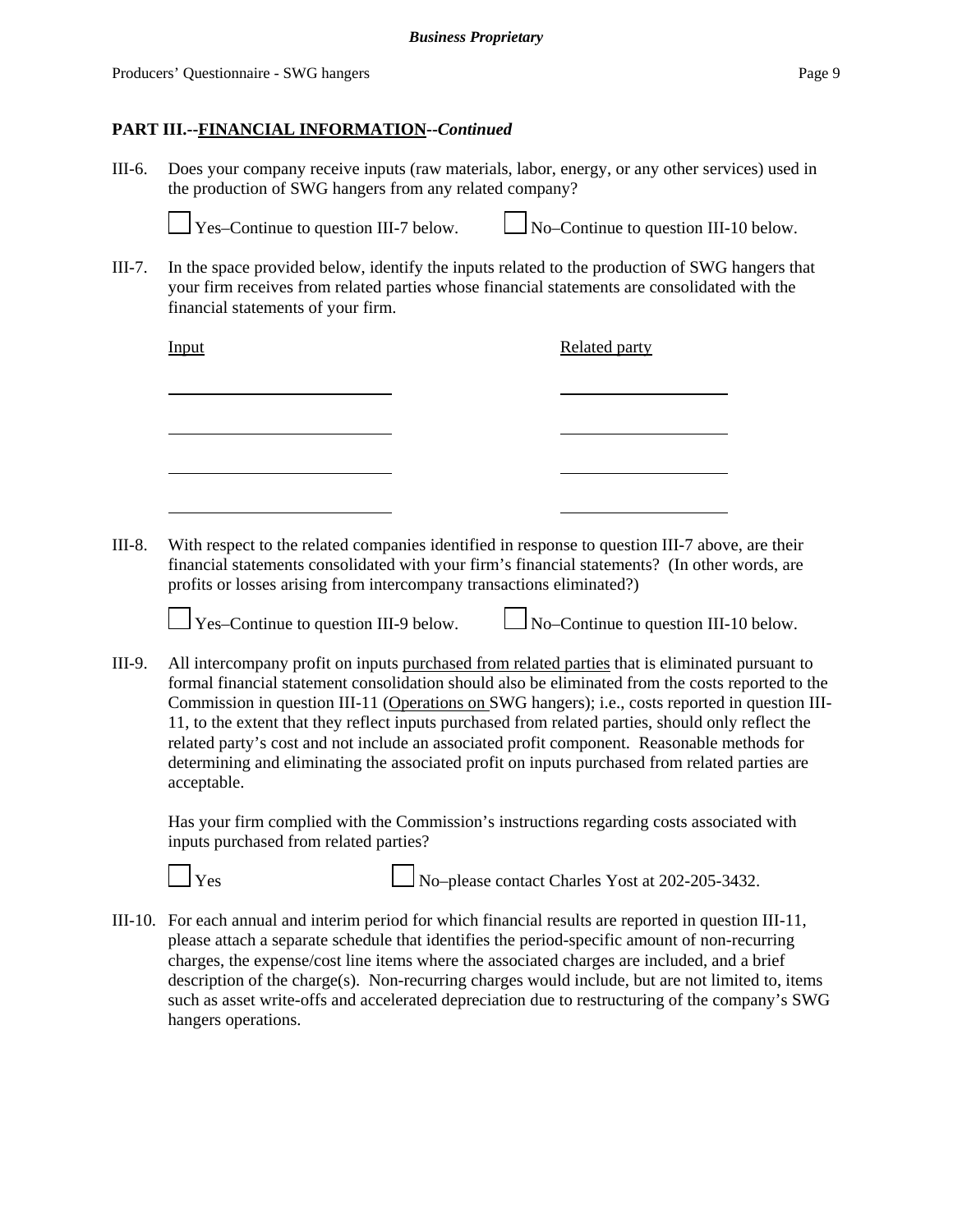III-11. Operations on SWG hangers.--Report the revenue and related cost information requested below on the SWG hangers operations of your U.S. establishment(s).<sup>1</sup> Do not report resales of products. Note that internal consumption and transfers to related firms must be valued at fair market value and purchases from related firms must be at cost. Provide data for your three most recently completed fiscal years in chronological order from left to right, and for the specified interim periods. If your firm was involved in tolling operations (either as the toller or as the tollee) please contact Charles Yost at (202) 205-3432 before completing this section of the questionnaire.

|                                                                                                                       | (Quantity in 1,000 hangers, value in \$1,000) |  |  |              |      |  |
|-----------------------------------------------------------------------------------------------------------------------|-----------------------------------------------|--|--|--------------|------|--|
|                                                                                                                       | Fiscal years ended--                          |  |  | January-June |      |  |
| <b>Item</b>                                                                                                           |                                               |  |  | 2006         | 2007 |  |
| Net sales quantities: <sup>2</sup>                                                                                    |                                               |  |  |              |      |  |
| Commercial sales                                                                                                      |                                               |  |  |              |      |  |
| Internal consumption                                                                                                  |                                               |  |  |              |      |  |
| Transfers to related firms                                                                                            |                                               |  |  |              |      |  |
| Total net sales quantities                                                                                            |                                               |  |  |              |      |  |
| Net sales values: <sup>2</sup>                                                                                        |                                               |  |  |              |      |  |
| Commercial sales                                                                                                      |                                               |  |  |              |      |  |
| Internal consumption                                                                                                  |                                               |  |  |              |      |  |
| Transfers to related firms                                                                                            |                                               |  |  |              |      |  |
| Total net sales values                                                                                                |                                               |  |  |              |      |  |
| Cost of goods sold (including internal consumption and transfers to related firms):                                   |                                               |  |  |              |      |  |
| Raw materials                                                                                                         |                                               |  |  |              |      |  |
| Direct labor                                                                                                          |                                               |  |  |              |      |  |
| Other factory costs                                                                                                   |                                               |  |  |              |      |  |
| Total cost of goods sold                                                                                              |                                               |  |  |              |      |  |
| Gross profit or (loss)                                                                                                |                                               |  |  |              |      |  |
| Selling, general, and administrative (SG&A) expenses:                                                                 |                                               |  |  |              |      |  |
| Selling expenses                                                                                                      |                                               |  |  |              |      |  |
| General and administrative expenses                                                                                   |                                               |  |  |              |      |  |
| Total SG&A expenses                                                                                                   |                                               |  |  |              |      |  |
| <b>Operating income or (loss)</b>                                                                                     |                                               |  |  |              |      |  |
| Other income and expenses:                                                                                            |                                               |  |  |              |      |  |
| Interest expense                                                                                                      |                                               |  |  |              |      |  |
| All other expense items                                                                                               |                                               |  |  |              |      |  |
| All other income items                                                                                                |                                               |  |  |              |      |  |
| All other income or expenses, net                                                                                     |                                               |  |  |              |      |  |
| Net income or (loss) before income taxes                                                                              |                                               |  |  |              |      |  |
| Depreciation/amortization included above                                                                              |                                               |  |  |              |      |  |
| <sup>1</sup> Include only sales (whether domestic or export) and costs related to your U.S. manufacturing operations. |                                               |  |  |              |      |  |

 $2$  Less discounts, returns, allowances, and prepaid freight. The quantities and values should approximate the corresponding shipment quantities and values reported in Part II of this questionnaire.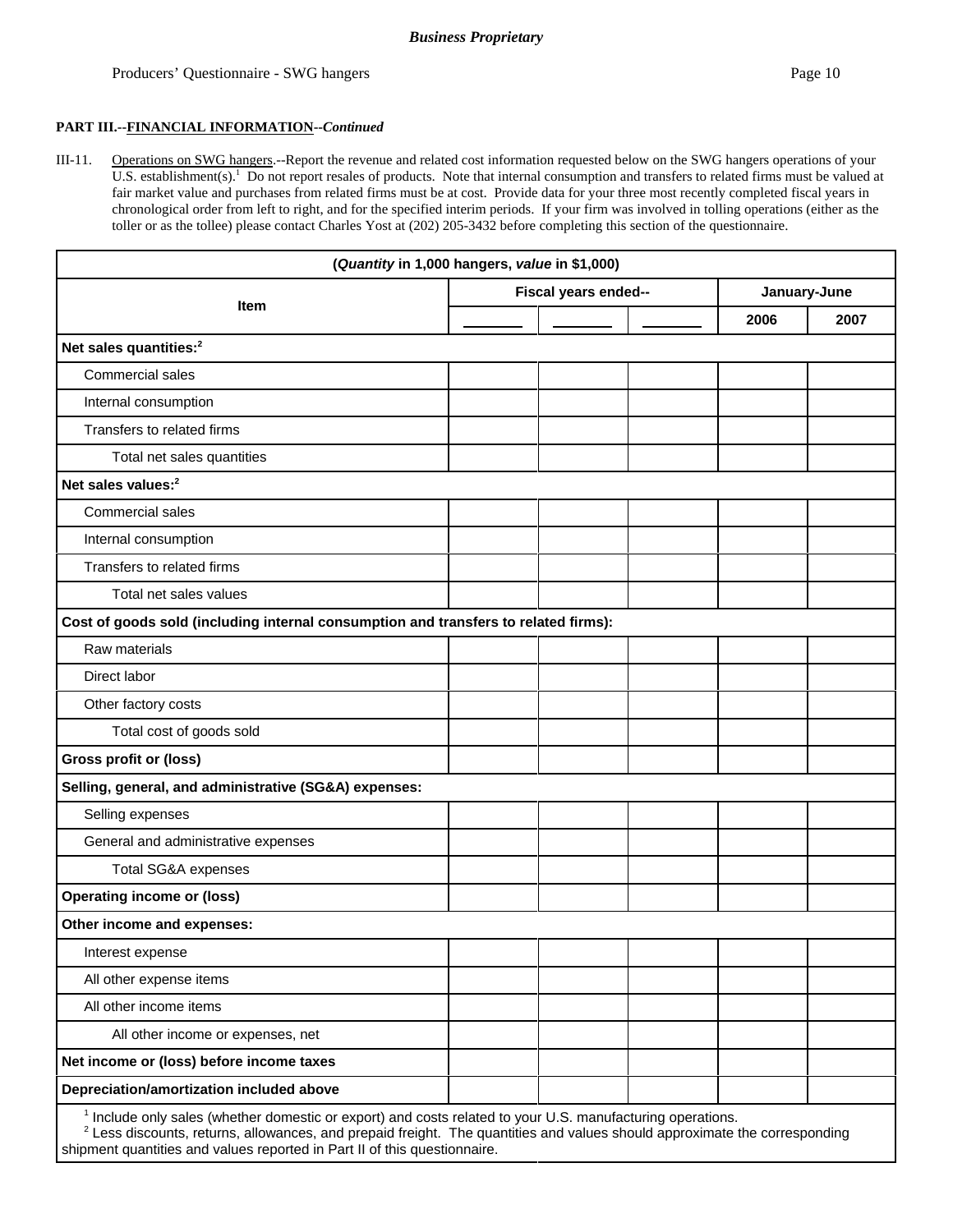III-12. SWG hangers: Asset values.--Report the total assets associated with the production, warehousing, and sale of SWG hangers. If your firm does not maintain some or all of the specific asset data in the normal course of business, please estimate it based upon some rational method (such as production, sales, or costs) that is consistent with your cost allocations in the previous question. If applicable, your finished goods inventory value should reconcile with the inventory quantity data reported in Part II. Provide data as of the end of your three most recently completed fiscal years in chronological order from left to right.

| (Value in \$1,000)                                                                       |  |                      |  |  |  |  |
|------------------------------------------------------------------------------------------|--|----------------------|--|--|--|--|
|                                                                                          |  | Fiscal years ended-- |  |  |  |  |
| <b>Item</b>                                                                              |  |                      |  |  |  |  |
| Value of assets associated with the production,<br>warehousing, and sale of SWG hangers: |  |                      |  |  |  |  |
| 1. Current assets:                                                                       |  |                      |  |  |  |  |
| A. Cash and equivalents                                                                  |  |                      |  |  |  |  |
| B. Accounts receivable, net                                                              |  |                      |  |  |  |  |
| C. Inventories                                                                           |  |                      |  |  |  |  |
| D. All other current assets                                                              |  |                      |  |  |  |  |
| E. Total current assets (lines 1.A through 1.D)                                          |  |                      |  |  |  |  |
| 2. Non-current assets                                                                    |  |                      |  |  |  |  |
| A. Property, plant, and equipment (PPE) at cost                                          |  |                      |  |  |  |  |
| B. Less: Accumulated depreciation                                                        |  |                      |  |  |  |  |
| C. Equals: Book value of PPE                                                             |  |                      |  |  |  |  |
| D. All other non-current assets                                                          |  |                      |  |  |  |  |
| Total non-current assets (lines 2.C and 2.D)                                             |  |                      |  |  |  |  |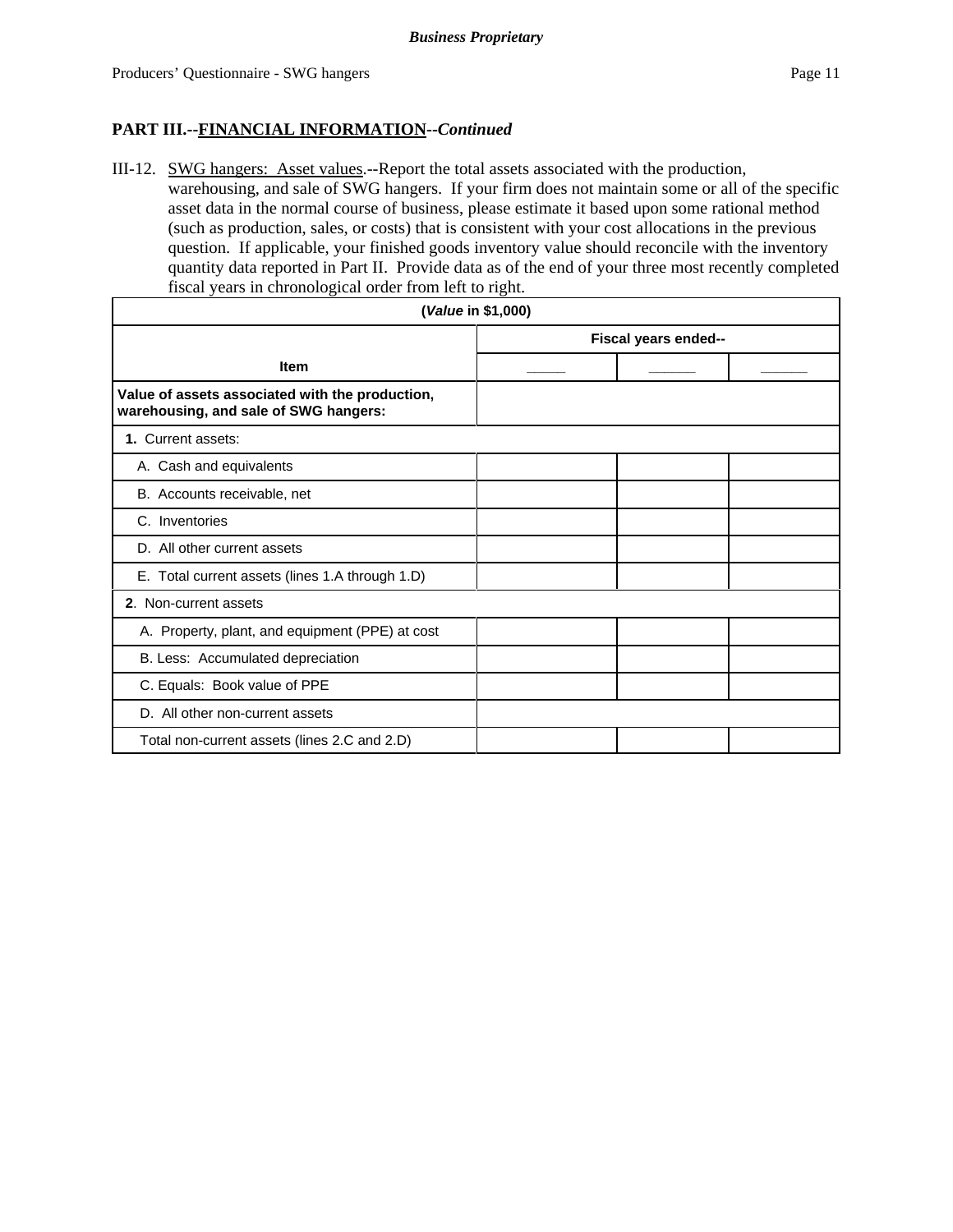III-13. Capital expenditures and research and development expenditures.--Report your firm's capital expenditures and research and development expenditures on SWG hangers. Provide data for your three most recently completed fiscal years in chronological order from left to right, and for the specified interim periods.

| (Value in \$1,000)                              |                      |  |  |              |      |  |  |
|-------------------------------------------------|----------------------|--|--|--------------|------|--|--|
| <b>Item</b>                                     | Fiscal years ended-- |  |  | January-June |      |  |  |
|                                                 |                      |  |  | 2006         | 2007 |  |  |
| <b>Capital expenditures</b>                     |                      |  |  |              |      |  |  |
| <b>Research and development</b><br>expenditures |                      |  |  |              |      |  |  |

III-14. Since January 1, 2004, has your firm experienced any actual negative effects on its return on investment or its growth, investment, ability to raise capital, existing development and production efforts (including efforts to develop a derivative or more advanced version of the product), or the scale of capital investments as a result of imports of SWG hangers from China?

| Yes--My firm has experienced actual negative effects as follows: | $\Box$ No |
|------------------------------------------------------------------|-----------|
|                                                                  |           |

| Cancellation, postponement, or rejection of expansion projects $\Box$ |                     |
|-----------------------------------------------------------------------|---------------------|
| Denial or rejection of investment proposal                            | <b>The Contract</b> |
| Reduction in the size of capital investments                          |                     |

| Reduction in the size of capital investments |  |
|----------------------------------------------|--|
|----------------------------------------------|--|

Rejection of bank loans

Lowering of credit rating

Problem related to the issue of stocks or bonds

Other (specify)

III-15. Does your firm anticipate any negative impact of imports of SWG hangers from China?

 $\Box$  No  $\Box$  Yes--My firm anticipates negative effects as follows: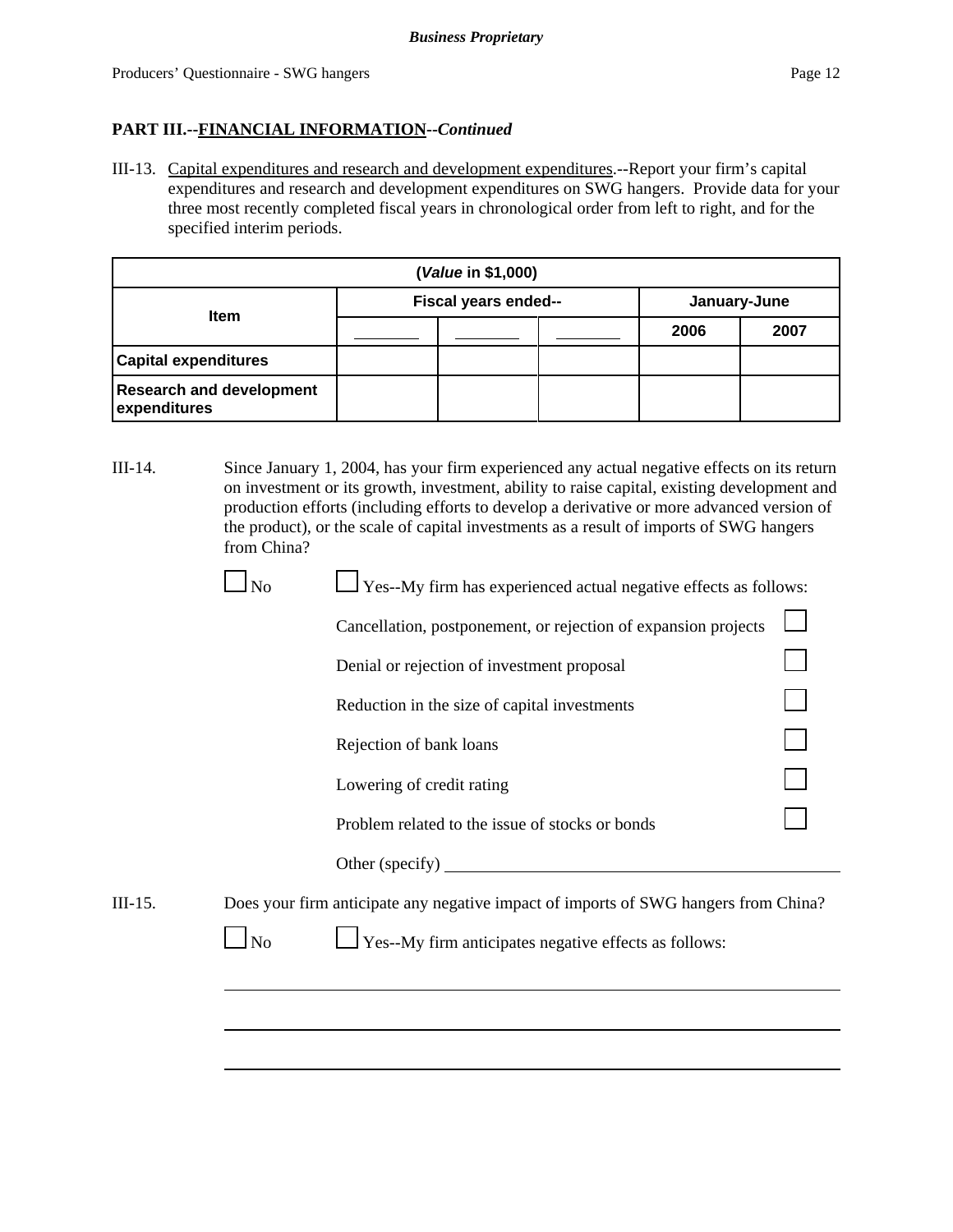### **PART IV.--PRICING AND RELATED INFORMATION**

Further information on this part of the questionnaire can be obtained from William Greene (202-205-3405 / greene@usitc.gov).

IV-1. Who should be contacted regarding the requested pricing and related information?

Company contact:

Name and title

Phone No. **E**-mail address

### **Section IV-A.--PRICE DATA**

This section requests quarterly price and quantity data concerning your firm's U.S. commercial shipments to unrelated U.S. customers of the following products during January 2004-June 2007:

*Product 1*: 18-inch white shirt hangers *Product 2*: 13 gauge / 16-inch plain caped hangers *Product 3*: 13 gauge / 16-inch stock print caped hangers *Product 4*: 14½ gauge / 16-inch plain caped hangers *Product 5*: 14½ gauge / 16-inch stock print caped hangers *Product 6*: 16-inch strut hangers *Product 7*: 13 gauge / 16-inch latex hanger

**Please note that total dollar values should be f.o.b., U.S. point of shipment and should not include U.S.-inland transportation costs. Total dollar values should reflect the FINAL NET amount paid to you (i.e., should be net of all deductions for discounts or rebates). See instruction booklet.**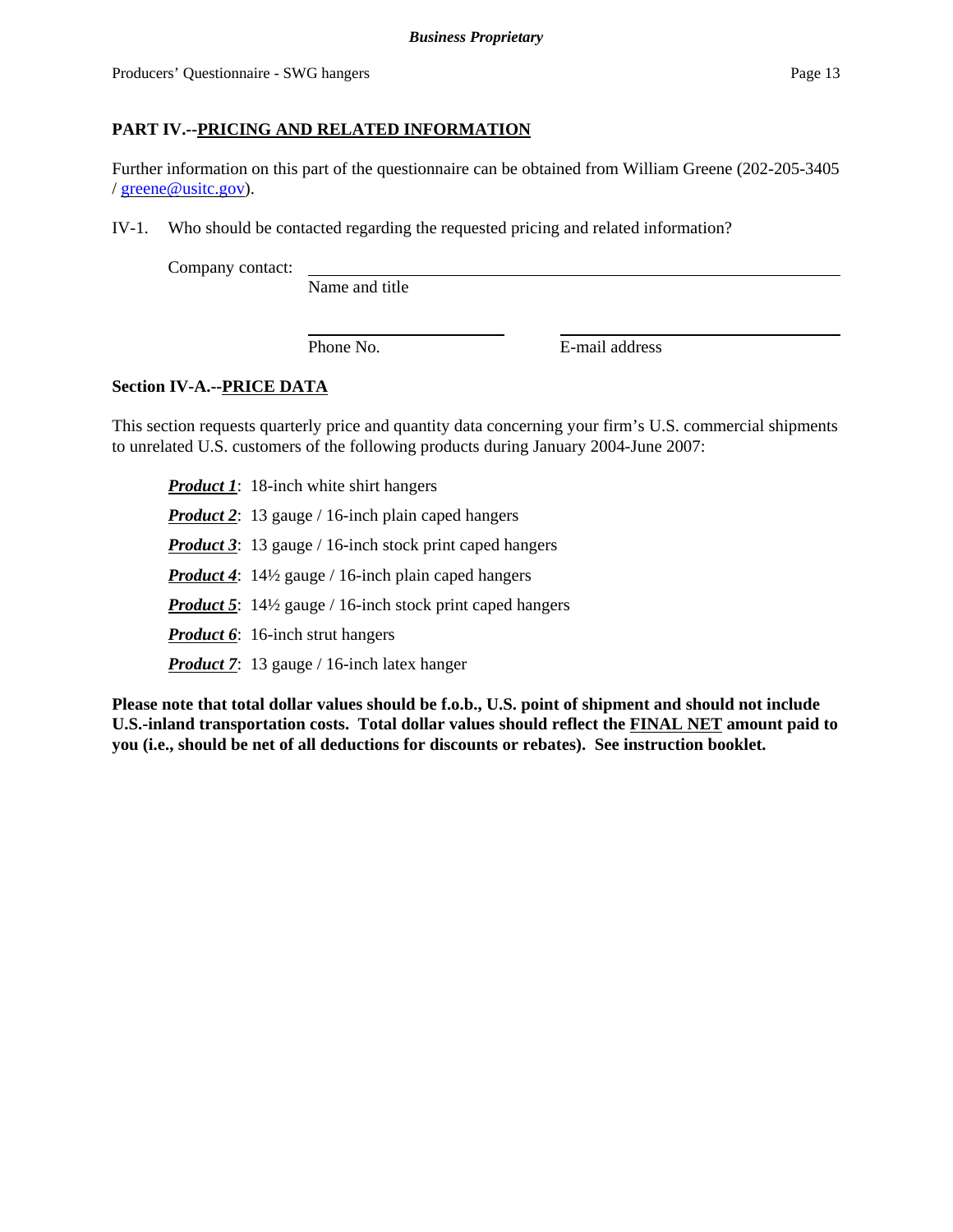### **Section IV-A.--PRICE DATA--***Continued*

COPY THIS PAGE AS NECESSARY. Complete a separate page for each of the specified products<sup>1</sup> produced and sold by your firm.

| (Quantity in 1,000 hangers, value in dollars)                                                                                                                          |  |  |  |  |  |  |  |
|------------------------------------------------------------------------------------------------------------------------------------------------------------------------|--|--|--|--|--|--|--|
| Value <sup>2</sup><br><b>Period of shipment</b><br>Quantity                                                                                                            |  |  |  |  |  |  |  |
| 2004:                                                                                                                                                                  |  |  |  |  |  |  |  |
| January-March                                                                                                                                                          |  |  |  |  |  |  |  |
| April-June                                                                                                                                                             |  |  |  |  |  |  |  |
| July-September                                                                                                                                                         |  |  |  |  |  |  |  |
| October-December                                                                                                                                                       |  |  |  |  |  |  |  |
| 2005:                                                                                                                                                                  |  |  |  |  |  |  |  |
| January-March                                                                                                                                                          |  |  |  |  |  |  |  |
| April-June                                                                                                                                                             |  |  |  |  |  |  |  |
| July-September                                                                                                                                                         |  |  |  |  |  |  |  |
| October-December                                                                                                                                                       |  |  |  |  |  |  |  |
| 2006:                                                                                                                                                                  |  |  |  |  |  |  |  |
| January-March                                                                                                                                                          |  |  |  |  |  |  |  |
| April-June                                                                                                                                                             |  |  |  |  |  |  |  |
| July-September                                                                                                                                                         |  |  |  |  |  |  |  |
| October-December                                                                                                                                                       |  |  |  |  |  |  |  |
| 2007:                                                                                                                                                                  |  |  |  |  |  |  |  |
| January-March                                                                                                                                                          |  |  |  |  |  |  |  |
| April-June                                                                                                                                                             |  |  |  |  |  |  |  |
| <sup>1</sup> If your product does not exactly meet the product specifications but is competitive with the specified<br>product, provide a description of your product: |  |  |  |  |  |  |  |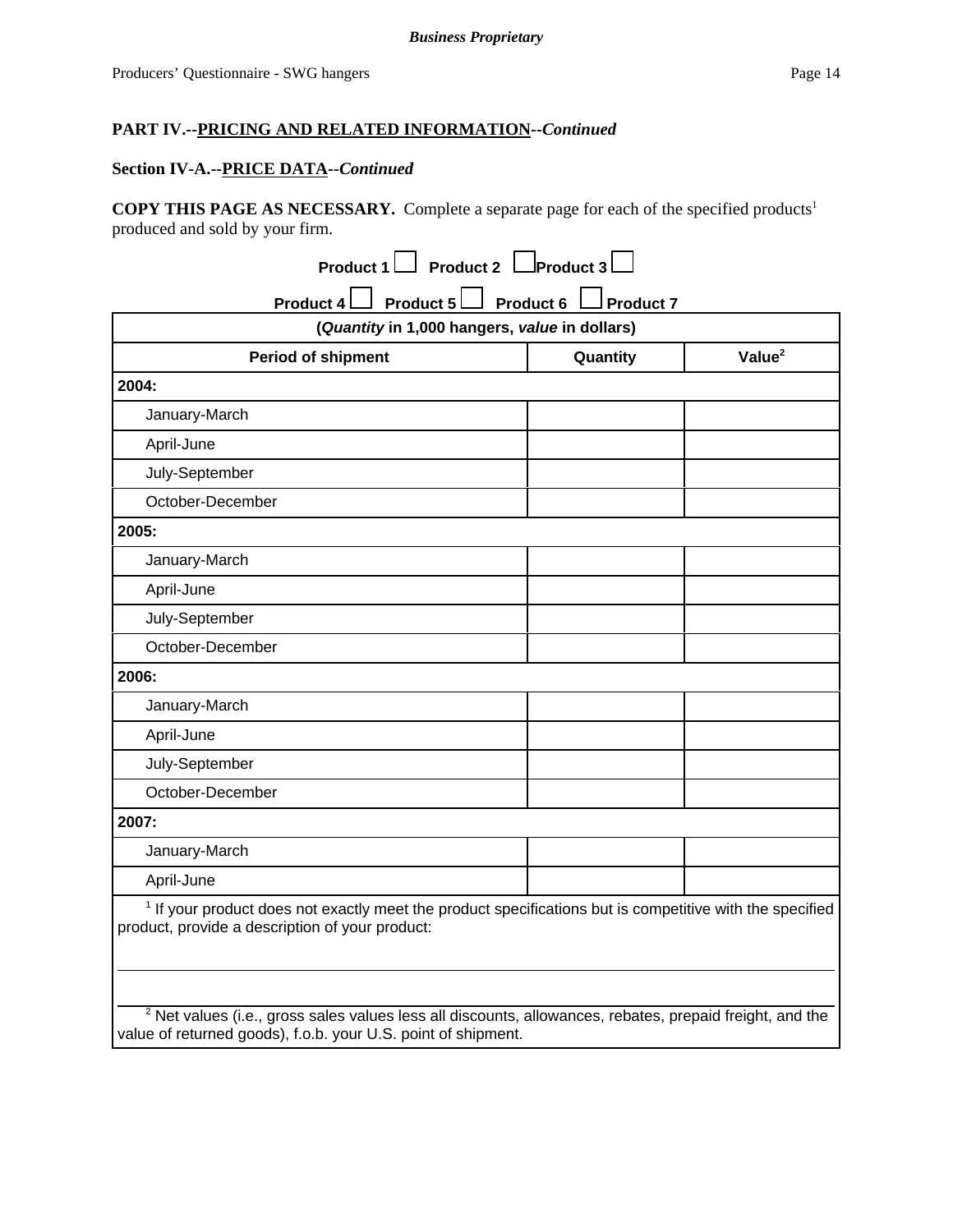#### **Section IV-B.--PRICE-RELATED QUESTIONS**

- IV-B-1. Please describe how your firm determines the prices that it charges for sales of SWG hangers (transaction by transaction negotiation, contracts for multiple shipments, set price lists, etc.). If your firm issues price lists, please include a copy of a recent price list with your submission. If your price list is large, please submit sample pages.
- IV-B-2. Please describe your firm's discount policy (quantity discounts, annual total volume discounts, etc.).
- IV-B-3. What are your firm's typical sales terms for its U.S.-produced SWG hangers (e.g., 2/10 net 30 days)? On what basis are your prices of domestic SWG hangers usually quoted (e.g., f.o.b. warehouse, or delivered)?
- IV-B-4. Approximately what share of your firm's sales of its U.S.-produced SWG hangers in 2006 were on a (1) long-term contract basis (multiple deliveries for more than 12 months), (2) short-term contract basis (multiple deliveries up to 12 months), and (3) spot sales basis (for a single delivery)?

| <b>Type of sale</b>  | Share of sales (percent) |
|----------------------|--------------------------|
| Long-term contracts  |                          |
| Short-term contracts |                          |
| Spot sales           |                          |

IV-B-5. If you sell on a long-term contract basis, please answer the following questions with respect to provisions of a typical long-term contract.

(a) What is the average duration of a contract?

- (b) Can prices be renegotiated during the contract period?
- (c) Does the contract fix quantity, price, or both?
- (d) Does the contract have a meet or release provision?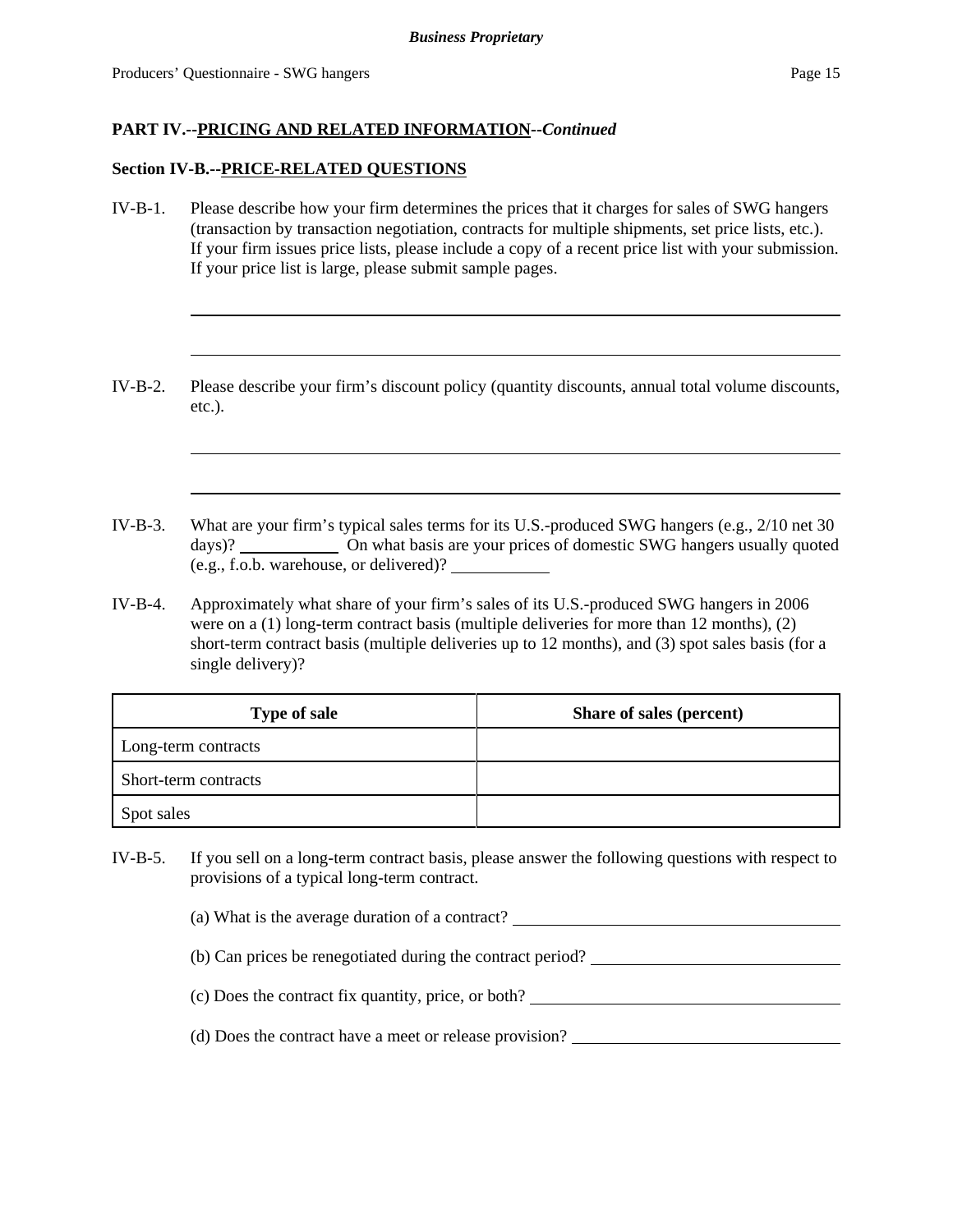#### **Section IV-B.--PRICE-RELATED QUESTIONS**

- IV-B-6. If you sell on a short-term contract basis, please answer the following questions with respect to provisions of a typical short-term contract.
	- (a) What is the average duration of a contract?
	- (b) Can prices be renegotiated during the contract period?
	- (c) Does the contract fix quantity, price, or both?
	- (d) Does the contract have a meet or release provision?
- IV-B-7. What is the average lead time between a customer's order and the date of delivery for your firm's sales of your U.S.-produced SWG hangers?

| <b>Source</b>     | <b>Share of 2006 sales</b> | <b>Lead time</b> |
|-------------------|----------------------------|------------------|
| From inventory    |                            |                  |
| Produced to order |                            |                  |
| <b>Total</b>      | 100%                       |                  |

IV-B-8. (a) What is the approximate percentage of the total delivered cost of SWG hangers that is accounted for by U.S. inland transportation costs? \_\_\_\_\_ percent.

> (b) Who generally arranges the transportation to your customers' locations? Your firm or purchaser (check one).

(c) What proportion of your sales occur within 100 miles of your storage or production facility? \_\_\_\_\_ percent. 101 to 1,000 miles? \_\_\_\_\_ percent. Over 1,000 miles? \_\_\_\_ percent.

IV-B-9. What is the geographic market area in the United States served by your firm's SWG hangers?

| $\Box$ Northeast | $\Box$ Mid-Atlantic $\Box$ Midwest |                                      | Southeast |
|------------------|------------------------------------|--------------------------------------|-----------|
| $\Box$ Southwest |                                    | Rocky Mountains West Coast Northwest |           |
| $\Box$ National  | $\Box$ Other (describe) $\Box$     |                                      |           |

IV-B-10. Describe the end uses of the SWG hangers that you manufacture. For each end-use product, what percentage of the total cost is accounted for by SWG hangers?

| End use | Share of total cost accounted for by SWG hangers (percent) |
|---------|------------------------------------------------------------|
|         |                                                            |
|         |                                                            |
|         |                                                            |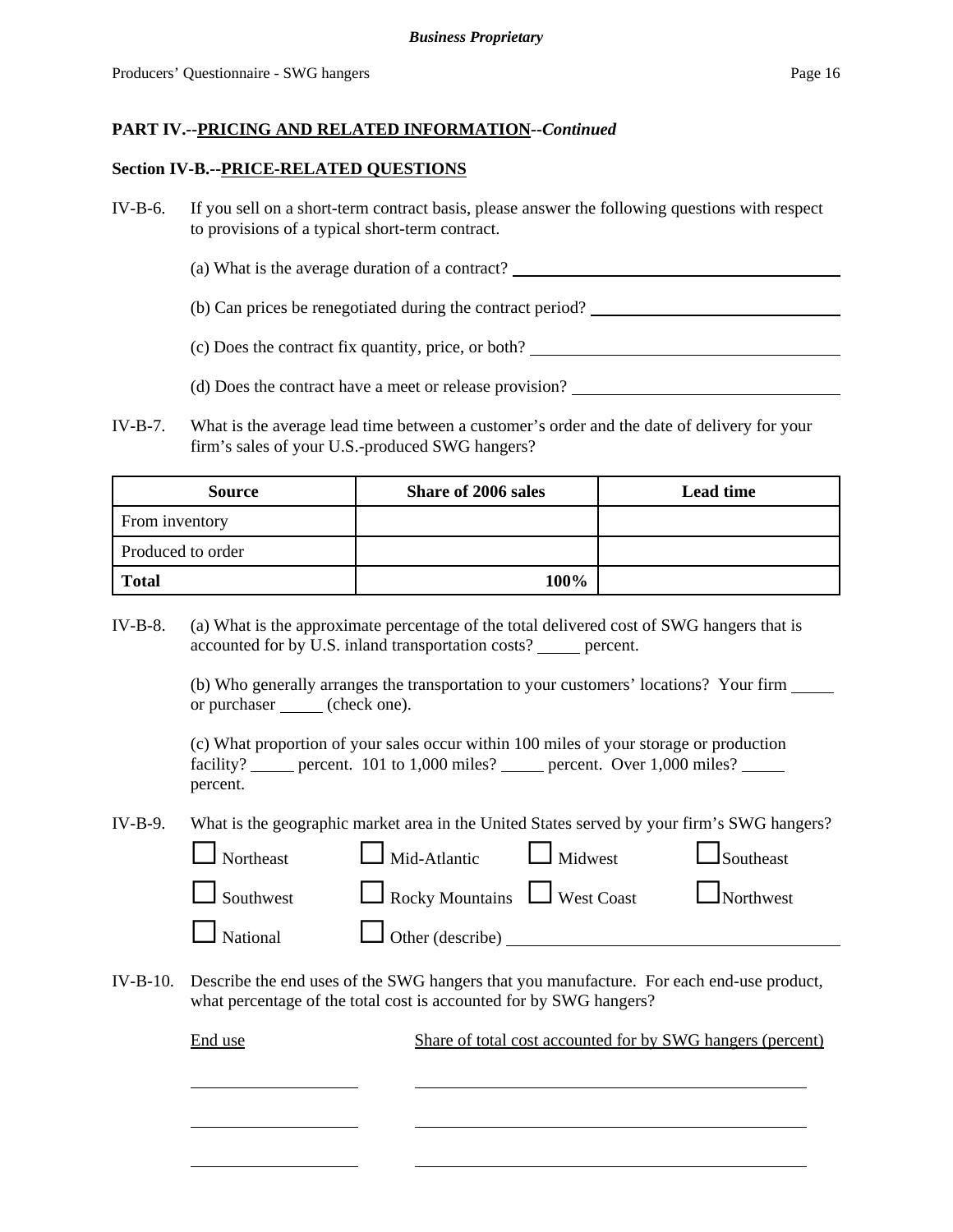## **Section IV-B.--PRICE-RELATED QUESTIONS--***Continued*

| $IV-B-11.$ | (a) Please list in order of importance any products that may be substituted for SWG hangers.                                                                                                                                                                      |                                                                                                                                                                                 |  |                                                                                          |  |  |  |  |
|------------|-------------------------------------------------------------------------------------------------------------------------------------------------------------------------------------------------------------------------------------------------------------------|---------------------------------------------------------------------------------------------------------------------------------------------------------------------------------|--|------------------------------------------------------------------------------------------|--|--|--|--|
|            |                                                                                                                                                                                                                                                                   |                                                                                                                                                                                 |  |                                                                                          |  |  |  |  |
|            | (b) For each possible substitute product, please give examples of applications and end uses for<br>which they are substitutes.                                                                                                                                    |                                                                                                                                                                                 |  |                                                                                          |  |  |  |  |
|            | (c) Have changes in the prices of these products affected the price for SWG hangers?                                                                                                                                                                              |                                                                                                                                                                                 |  |                                                                                          |  |  |  |  |
|            | Yes-To what degree do changes in their prices affect the price for SWG<br>$\overline{N}$<br>hangers? Does this effect have a time lag? If so, how long is the time lag for<br>each substitute product? Does this vary by type of SWG hangers or final end<br>use? |                                                                                                                                                                                 |  |                                                                                          |  |  |  |  |
|            |                                                                                                                                                                                                                                                                   |                                                                                                                                                                                 |  |                                                                                          |  |  |  |  |
| $IV-B-12.$ | demand?                                                                                                                                                                                                                                                           | How has the demand within the United States (and outside the United States if known) for<br>SWG hangers changed since January 1, 2004? What principal factors affect changes in |  |                                                                                          |  |  |  |  |
|            | Increased                                                                                                                                                                                                                                                         | $\Box$ Unchanged                                                                                                                                                                |  | Decreased                                                                                |  |  |  |  |
|            |                                                                                                                                                                                                                                                                   |                                                                                                                                                                                 |  |                                                                                          |  |  |  |  |
| $IV-B-13.$ | since January 1, 2004?                                                                                                                                                                                                                                            |                                                                                                                                                                                 |  | Have there been any significant changes in the product range or marketing of SWG hangers |  |  |  |  |
|            | $\Box$ No $\Box$                                                                                                                                                                                                                                                  | Yes--Please describe.                                                                                                                                                           |  |                                                                                          |  |  |  |  |
|            |                                                                                                                                                                                                                                                                   |                                                                                                                                                                                 |  |                                                                                          |  |  |  |  |
| $IV-B-14.$ |                                                                                                                                                                                                                                                                   | Does your firm sell SWG hangers over the internet?                                                                                                                              |  |                                                                                          |  |  |  |  |
|            | N <sub>o</sub>                                                                                                                                                                                                                                                    | sales of SWG hangers in 2006 accounted for by internet sales.                                                                                                                   |  | Yes-Please describe, noting the estimated percentage of your firm's total                |  |  |  |  |
|            |                                                                                                                                                                                                                                                                   |                                                                                                                                                                                 |  |                                                                                          |  |  |  |  |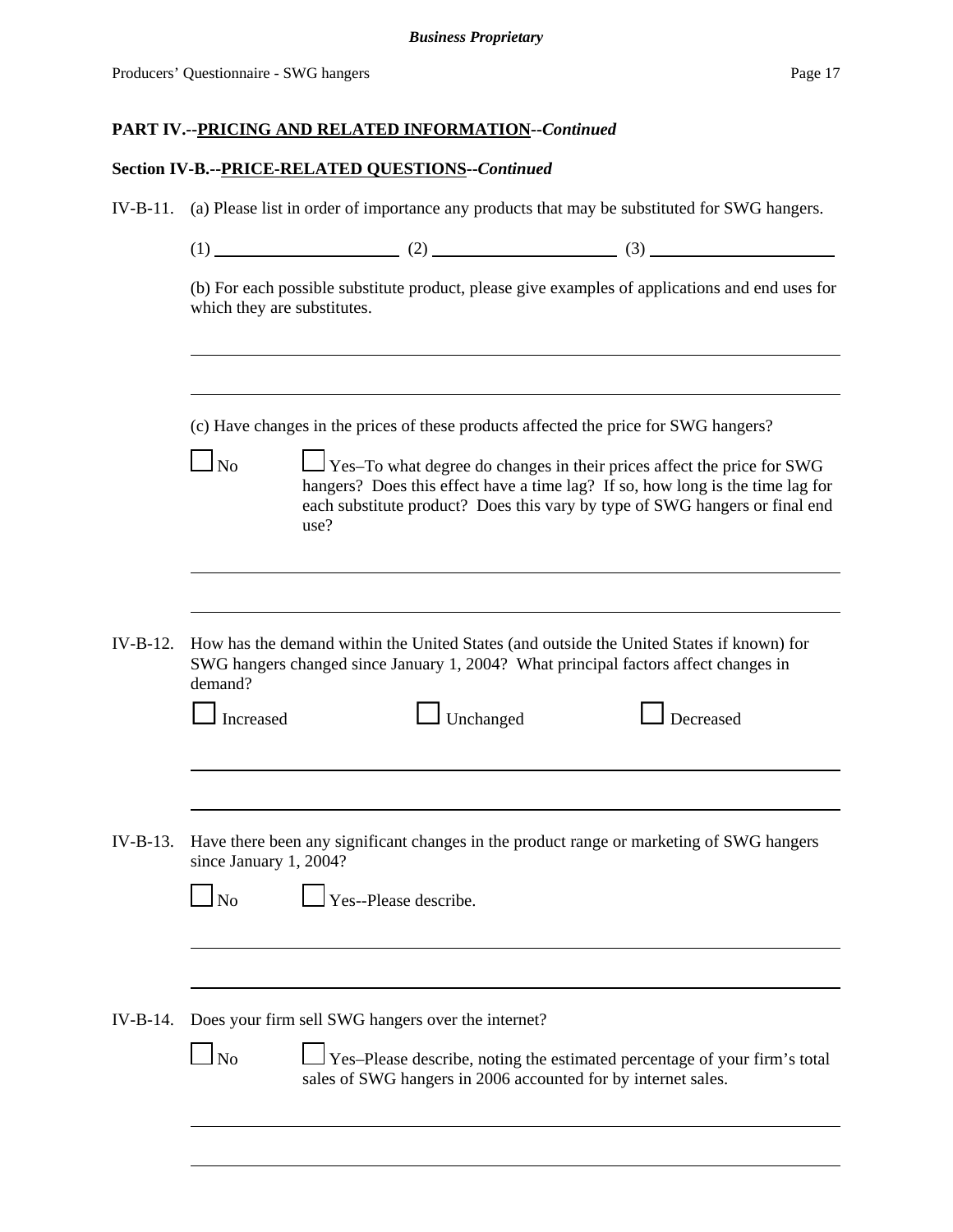### **Section IV-B.--PRICE-RELATED QUESTIONS--***Continued*

IV-B-15. Is SWG hangers produced in the United States and in other countries interchangeable (i.e., can they physically be used in the same applications)? Please indicate below, using "A" to indicate that the products from a specified country-pair are *always* interchangeable, "F" to indicate that the products are *frequently* interchangeable,"S" to indicate that the products are *sometimes* interchangeable,"N" to indicate that the products are *never* interchangeable, and "0" to indicate *no familiarity* with products from a specified country-pair.<sup>1</sup>

| Country-pair         | United<br><b>States</b> | China | Mexico | Canada | Korea | Taiwan | Colombia | Other<br>countries |
|----------------------|-------------------------|-------|--------|--------|-------|--------|----------|--------------------|
| <b>United States</b> |                         |       |        |        |       |        |          |                    |
| China                |                         |       |        |        |       |        |          |                    |
| Mexico               |                         |       |        |        |       |        |          |                    |
| Canada               |                         |       |        |        |       |        |          |                    |
| Korea                |                         |       |        |        |       |        |          |                    |
| Taiwan               |                         |       |        |        |       |        |          |                    |
| Colombia             |                         |       |        |        |       |        |          |                    |

<sup>1</sup> For any country-pair producing SWG hangers which is *sometimes or never* interchangeable, please explain the factors that limit or preclude interchangeable use: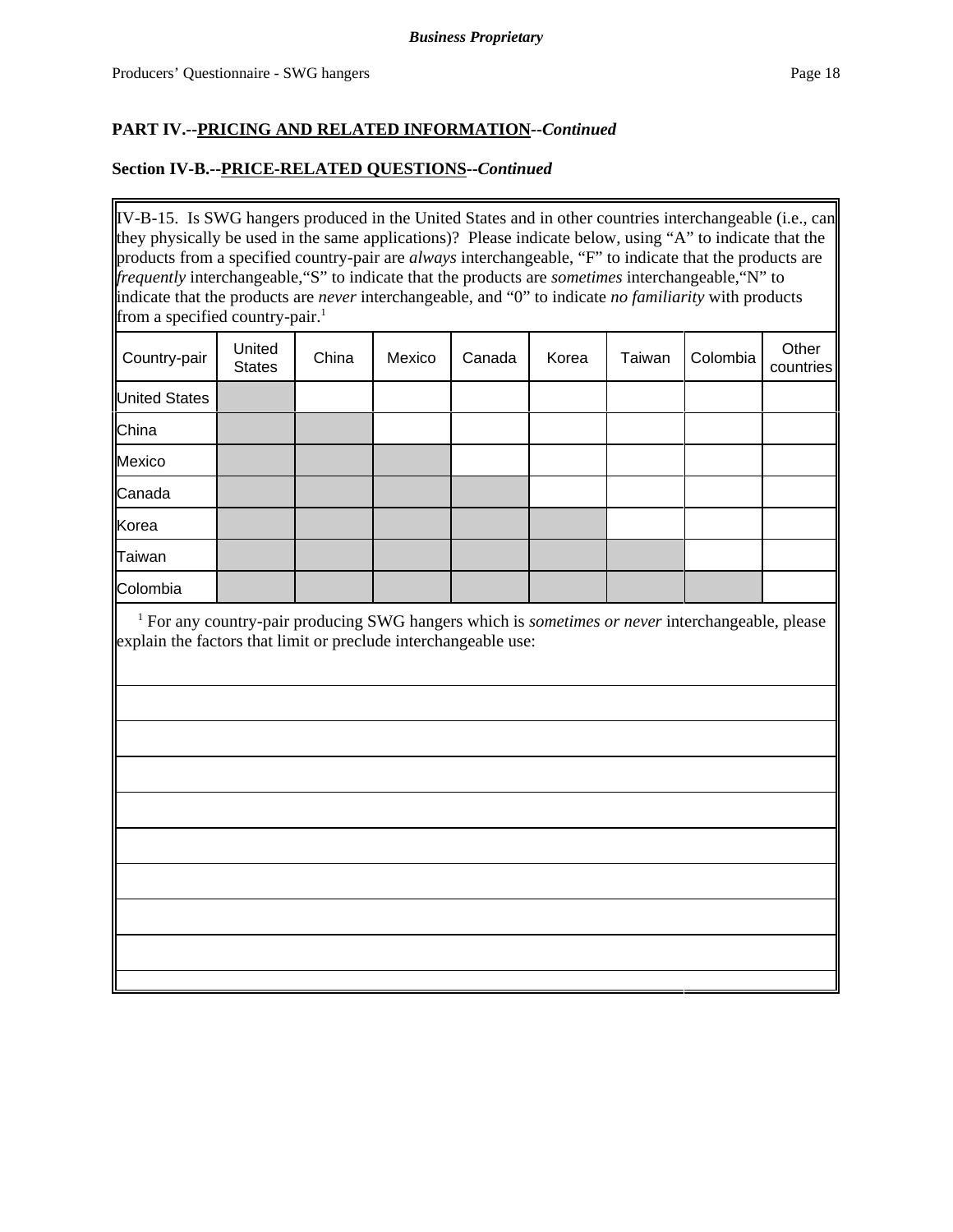### **Section IV-B.--PRICE-RELATED QUESTIONS--***Continued*

IV-B-16. Are differences other than price (i.e., quality, availability, transportation network, product range, technical support, etc.) between SWG hangers produced in the United States and in other countries a significant factor in your firm's sales of the products? Please indicate below, using "A" to indicate that such differences are *always* significant, "F" to indicate that such differences are *frequently* significant,"S" to indicate that such differences are *sometimes* significant,"N" to indicate that such differences are *never* significant, and "0" to indicate *no familiarity* with products from a specified country-pair. $<sup>1</sup>$ </sup>

| Country-pair         | United<br><b>States</b> | China | Mexico | Canada | Korea | Taiwan | Colombia | Other<br>countries |
|----------------------|-------------------------|-------|--------|--------|-------|--------|----------|--------------------|
| <b>United States</b> |                         |       |        |        |       |        |          |                    |
| China                |                         |       |        |        |       |        |          |                    |
| Mexico               |                         |       |        |        |       |        |          |                    |
| Canada               |                         |       |        |        |       |        |          |                    |
| Korea                |                         |       |        |        |       |        |          |                    |
| <b>Taiwan</b>        |                         |       |        |        |       |        |          |                    |
| Colombia             |                         |       |        |        |       |        |          |                    |

<sup>1</sup> For any country-pair for which factors other than price *always or frequently* are a significant factor in your firm's sales of SWG hangers, identify the country-pair and report the advantages or disadvantages imparted by such factors: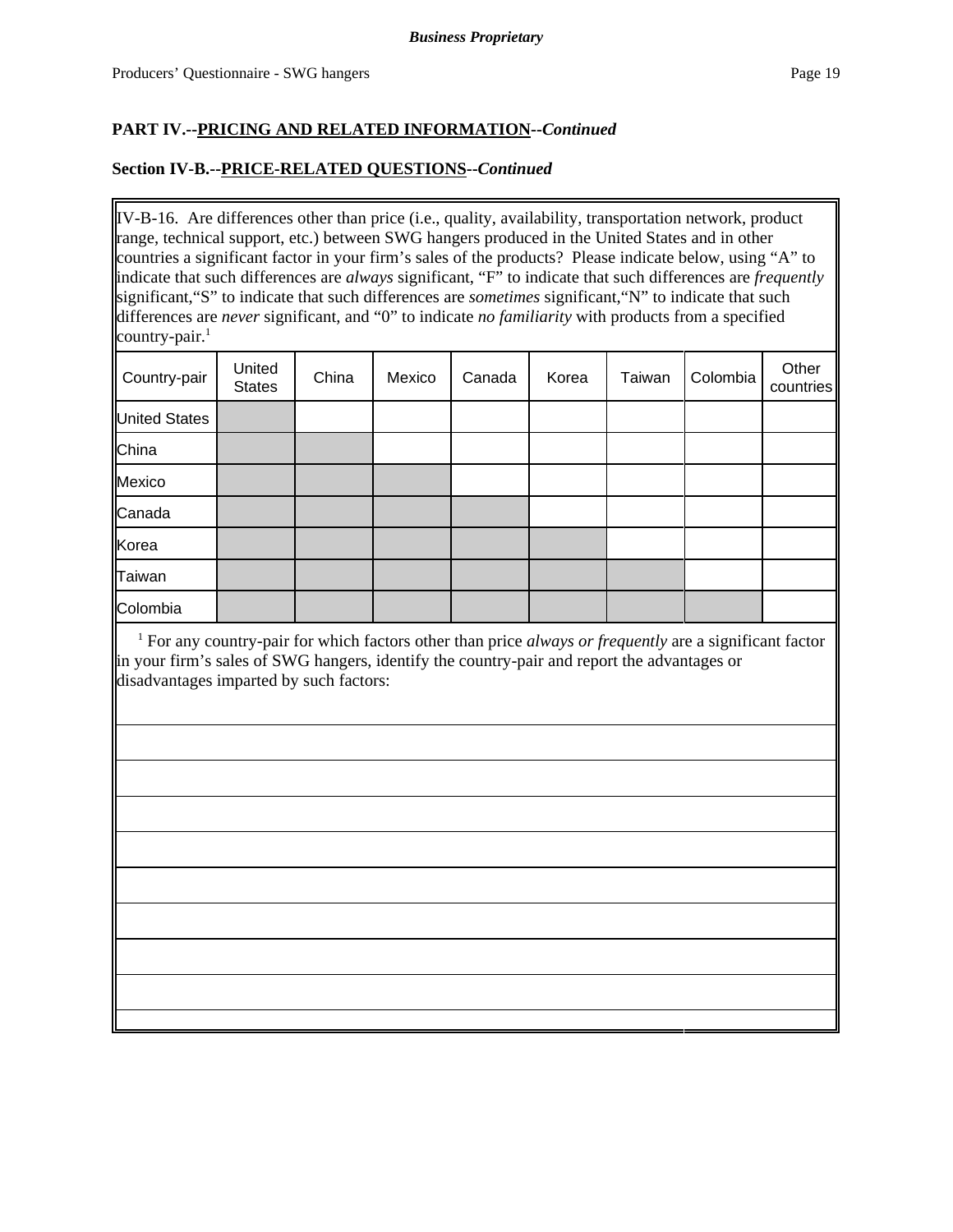## **Section IV-C.--CUSTOMER IDENTIFICATION**

Please identify below the names and addresses of your firm's 10 largest customers for SWG hangers during January 2004-June 2007. Please also provide the name and telephone number of a contact person and the share of the quantity of your firm's total shipments of SWG hangers that each of these customers accounted for in 2006.

| No.                     | <b>Customer's name</b> | Street address (not<br>P.O. box), city, state,<br>and zip code | <b>Contact person</b> | Area code<br>and<br>telephone<br>number | <b>Share</b><br>of 2006<br>sales<br>(%) |
|-------------------------|------------------------|----------------------------------------------------------------|-----------------------|-----------------------------------------|-----------------------------------------|
| $\mathbf{1}$            |                        |                                                                |                       |                                         |                                         |
| $\mathbf{2}$            |                        |                                                                |                       |                                         |                                         |
| $\mathbf{3}$            |                        |                                                                |                       |                                         |                                         |
| $\overline{\mathbf{4}}$ |                        |                                                                |                       |                                         |                                         |
| $5\phantom{.0}$         |                        |                                                                |                       |                                         |                                         |
| $\bf 6$                 |                        |                                                                |                       |                                         |                                         |
| $\overline{7}$          |                        |                                                                |                       |                                         |                                         |
| 8                       |                        |                                                                |                       |                                         |                                         |
| $\boldsymbol{9}$        |                        |                                                                |                       |                                         |                                         |
| 10                      |                        |                                                                |                       |                                         |                                         |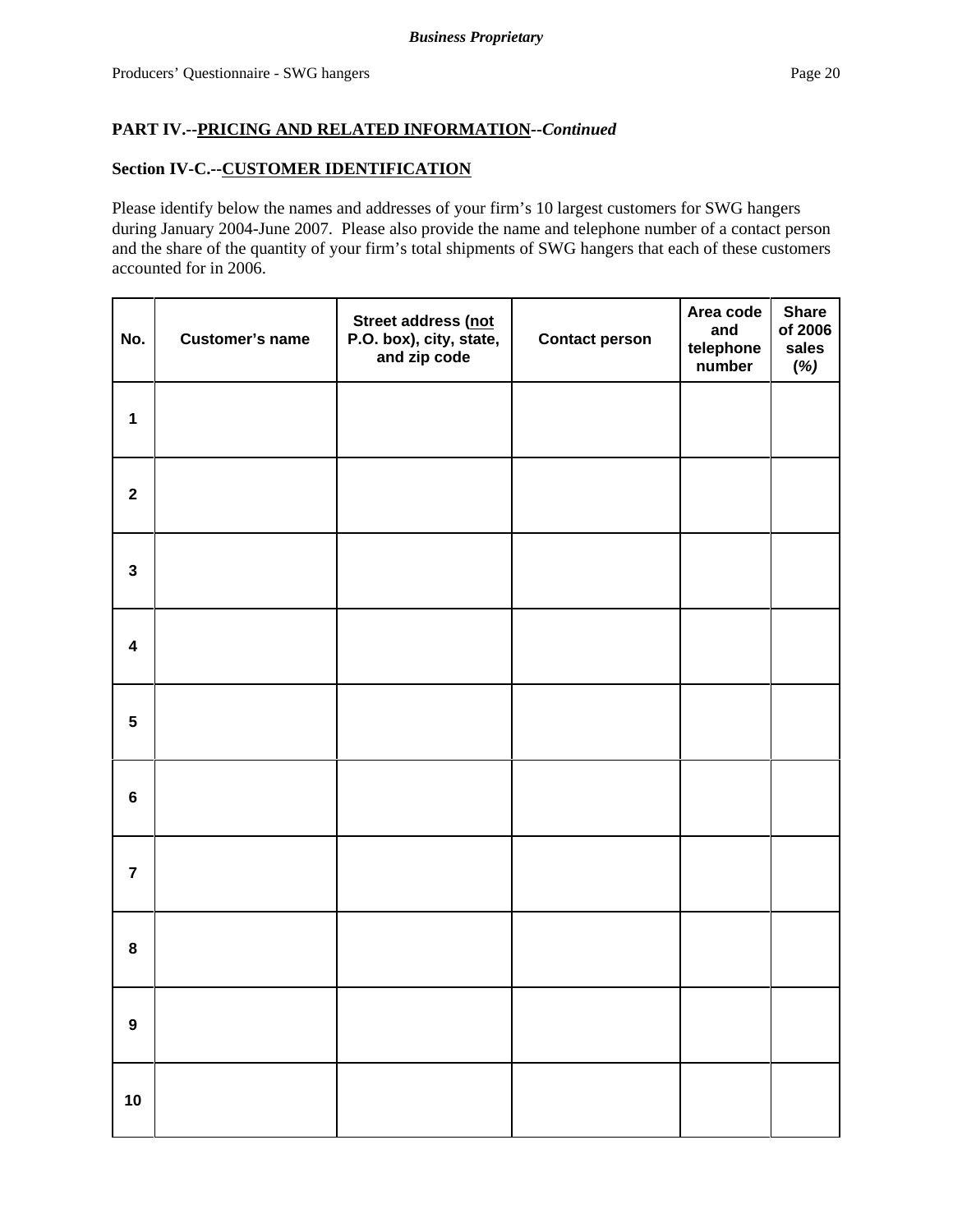### **Section IV-D.--COMPETITION FROM IMPORTS--LOST REVENUES**

*Instructions for preliminary phase of the investigation:* **THIS SECTION IS TO BE COMPLETED ONLY BY NON-PETITIONERS.** (Note: petitioners may provide allegations involving quotes made AFTER the filing of the petition.)

*Instructions for final phase of the investigation*: **PLEASE DO NOT RE-SUBMIT ALLEGATIONS PROVIDED IN THE PRELIMINARY PHASE OF THESE INVESTIGATIONS.**

**Since January 1, 2004:** To avoid losing sales to competitors selling SWG hangers from China, did your firm: Reduce prices  $\Box$  Yes  $\Box$  No

Roll back announced price increases  $\Box$  Yes

If yes, please furnish as much of the following information as possible for each affected transaction. Document such allegations of lost revenues whenever possible (documentation could include copies of invoices, sales reports, or letters from customers). **Please note that the Commission may contact the firms named to verify the allegations reported**.

Customer name, contact person, phone and fax numbers Specific product(s) involved Date of your initial price quotation Quantity involved Your initial *rejected* price quotation (total delivered value) Your *accepted* price quotation (total delivered value) The country of origin of the competing imported product The competing price quotation of the imported product (total delivered value)

| Customer name,<br>contact person,<br>phone and fax<br>numbers | <b>Product</b> | <b>Date</b><br>οf<br>quote | Quantity<br>(1,000)<br>hangers) | <b>Initial</b><br>rejected<br>U.S. price<br>(total value--<br>dollars) | <b>Accepted</b><br>U.S. price<br>(total<br>value--<br>dollars) | <b>Country</b><br>of origin | <b>Competing</b><br>import price<br>(total value--<br>dollars) |
|---------------------------------------------------------------|----------------|----------------------------|---------------------------------|------------------------------------------------------------------------|----------------------------------------------------------------|-----------------------------|----------------------------------------------------------------|
|                                                               |                |                            |                                 |                                                                        |                                                                |                             |                                                                |
|                                                               |                |                            |                                 |                                                                        |                                                                |                             |                                                                |
|                                                               |                |                            |                                 |                                                                        |                                                                |                             |                                                                |